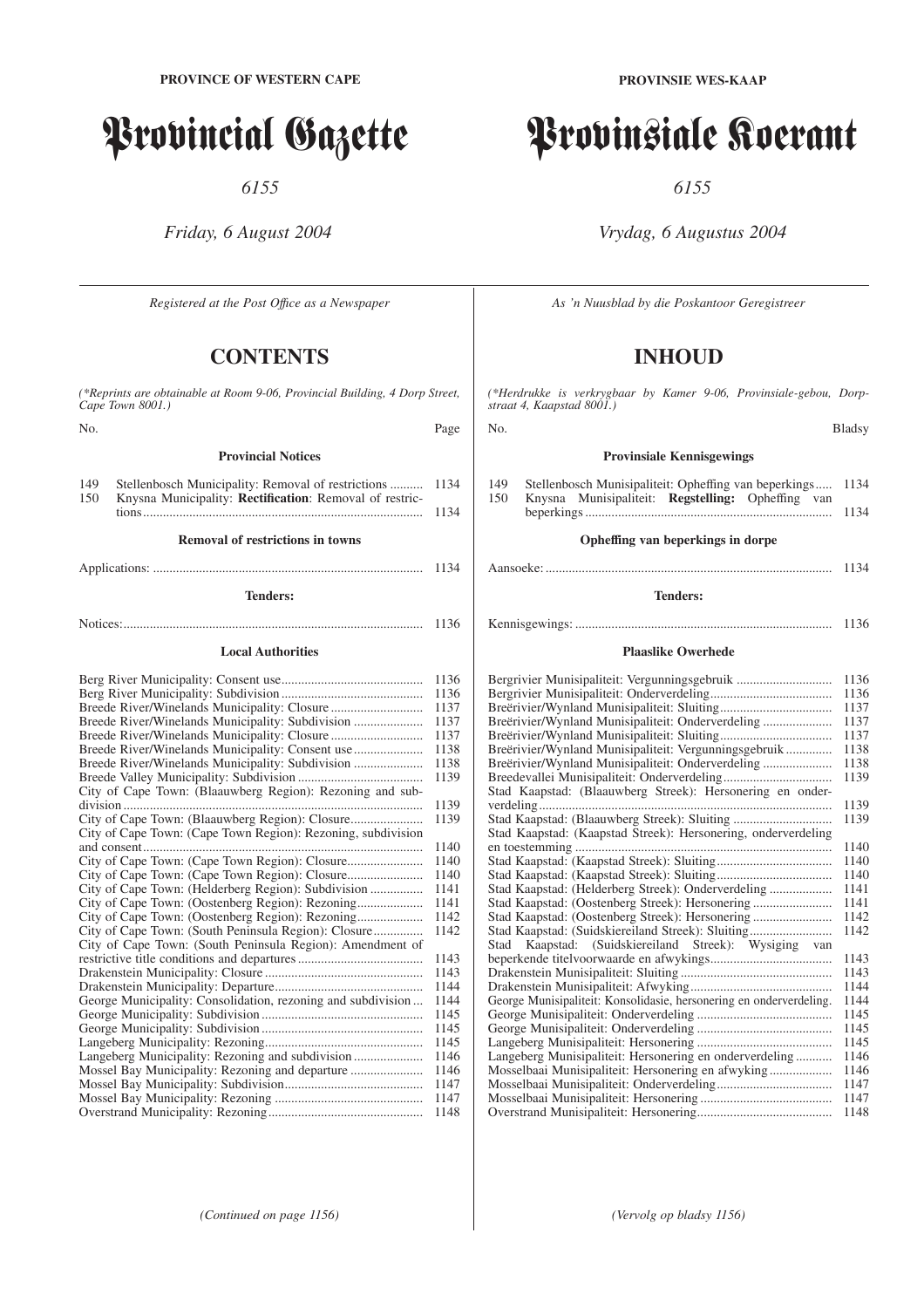# **PROVINCIAL NOTICES**

The following Provincial Notices are published for general information.

G. A. LAWRENCE, DIRECTOR-GENERAL

Provincial Building, Wale Street, Cape Town.

P.N. 149/2004 6 August 2004

#### STELLENBOSCH MUNICIPALITY

# REMOVAL OF RESTRICTIONS ACT, 1967

I, Adam Cloete, in my capacity as Assistant Director in the Department of Environmental Affairs and Development Planning: Western Cape, acting in terms of the powers contemplated by section 2(1) of the Removal of Restrictions Act, 1967 (Act 84 of 1967), duly delegated to me in terms of section 1 of the Western Cape Delegation of Powers Law, 1994, and on application by the owner of Erf 3748, Stellenbosch, removes condition A."A."(b) contained in Deed of Transfer No. T.62080 of 1988.

P.N. 150/2004 6 August 2004

# **CORRECTION**

# KNYSNA MUNICIPALITY

#### REMOVAL OF RESTRICTIONS ACT, 1967

Notice is hereby given that the Minister of Environmental Affairs and Development Planning, properly designated as competent authority in terms of paragraph (a) of State President Proclamation No. 160 of 31 October 1994, in terms of section 2(1) of the Removal of Restrictions Act, 1967 (Act 84 of 1967), and on application by the owner of Erf 567, Sedgefield, removes condition C.8. in Deeds of Transfer No's. T.15441 of 1990 and T.58521 of 1983.

P.N. No. 102/2004 of 11 June 2004 is hereby cancelled.

#### BERG RIVER MUNICIPALITY

#### APPLICATION FOR SUBDIVISION: ERF 2045, LAAIPLEK

LAND USE PLANNING ORDINANCE, 1985 (ORDINANCE 15 OF 1985)

#### REMOVAL OF RESTRICTIONS ACT, 1967 (ACT 84 OF 1967)

Notice is hereby given in terms of Section 15 of the Land Use Planning Ordinance, 1985 (Ordinance 15 of 1985) as well as Section 3(6) of the Removal of Restrictions Act, 1967 (Act 84 of 1967) that the undermentioned application has been received and is open to inspection at the office of the Municipal Manager, Berg River Municipality and any enquiries may be directed to Mr. W. Wagener, Head Planning and Development, P.O. Box 60 (13 Church Street) Piketberg 7320 at tel 022-9131126 or fax 022-9131380.

The application is also open to inspection at the office of the Director: Integrated Environmental Management: Region B2, Provincial Government of the Western Cape, at Room 604, 1 Dorp Street, Cape Town, from 08:00-12:30 and 13:00-15:30 (Monday to Friday). Telephonic enquiries in this regard may be made at 021-483 4589 or fax 021-483 4372.

Any objections, with full reasons therefore, should be lodged in writing at the office of the above-mentioned Director: Integrated Environmental Management: Region B2 at Private Bag X9086, Cape Town 8000, with a copy to the above-mentioned Municipal Manager on or before 6 September 2004, quoting the above Act and the objector's erf number. Any comments received after the aforementioned closing datee may be disregarded.

#### *Applicant:* K.F. MacKenzie Main

*Nature of application:* Removal of restrictive title conditions applicable to Erf 2045, Rivier Street, Laaiplek, to enable the owner to build on a new bathroom and to enlarge the existing bedroom on the property. The lateral building line restriction will be encroached. — MN 64/2004

#### **PROVINSIALE KENNISGEWINGS**

Die volgende Provinsiale Kennisgewings word vir algemene inligting gepubliseer.

G. A. LAWRENCE, DIREKTEUR-GENERAAL Provinsiale-gebou, Waalstraat, Kaapstad.

P.K. 149/2004 6 Augustus 2004

#### STELLENBOSCH MUNISIPALITEIT

# WET OP OPHEFFING VAN BEPERKINGS, 1967

Ek, Adam Cloete, in my hoedanigheid as Assistent-Direkteur in die Departement van Omgewingsake en Ontwikkelingsbeplanning: Wes-Kaap, handelende ingevolge die bevoegdheid beoog in artikel 2(1) van die Wet op Opheffing van Beperkings, 1967 (Wet 84 van 1967), behoorlik aan my gedelegeer ingevolge artikel 1 van die Wes-Kaapse Wet op die Delegasie van Bevoegdhede, 1994, en op aansoek van die eienaar van Erf 3748, Stellenbosch, hef voorwaarde A.''A.''(b) vervat in Transportakte Nr. T.62080 van 1988, op.

P.K. 150/2004 6 Augustus 2004

#### **REGSTELLING**

#### KNYSNA MUNISIPALITEIT

#### WET OP OPHEFFING VAN BEPERKINGS, 1967

Kennis geskied hiermee dat die Minister van Omgewingsake en Ontwikkelingsbeplanning, behoorlik aangewys as bevoegde gesag ingevolge paragraaf (a) van Staatspresident Proklamasie Nr. 160 van 31 Oktober 1994 kragtens artikel 2(1) van die Wet op Opheffing van Beperkings, 1967 (Wet 84 van 1967), en op aansoek van die eienaar van Erf 567, Sedgefield, voorwaarde C.8. in Transportakte Nr's. T.15441 van 1990 en T.58521 van 1983, ophef.

P.K. Nr. 102/2004 van 11 Junie 2004 word hiermee gekanselleer.

#### BERGRIVIER MUNISIPALITEIT

#### AANSOEK OM AFWYKING: ERF 2045, LAAIPLEK

ORDONNANSIE OP GRONDGEBRUIKBEPLANNING, 1985 (ORDONNANSIE 15 VAN 1985)

> WET OP OPHEFFING VAN BEPERKINGS, 1967 (WET 84 VAN 1967)

Kragtens Artikel 15 van die Ordonnansie op Grondgebruikbeplanning, 1985 (Ordonnansie 15 van 1985) asook kragtens artikel 3(6) van die Wet op Opheffing van Beperkings, 1967 (Wet 84 van 1967) word hiermee kennis gegee dat die onderstaande aansoek ontvang is en ter insae lê by die kantoor van die Munisipale Bestuurder, Bergrivier Munisipaliteit en enige navrae kan gerig word aan W. Wagener: Hoof Beplanning en Ontwikkeling, Posbus 60 (Kerkstraat 13), Piketberg 7320 tel. (022) 9131126 of faks (022) 9131380.

Die aansoek lê ook ter insae by die Kantoor van die Direkteur, Geïntegreerde Omgewingsbestuur: Streek B2, Provinsiale Regering van die Wes-Kaap, by Kamer 604, Dorpstraat 1, Kaapstad, vanaf 08:00-12:30 en 13:00-15:30 (Maandag tot Vrydag). Telefoniese navrae in hierdie verband kan gerig word aan 021-483 4589 en faksnommer 021-483 4372.

Enige besware, met die volledige redes daarvoor, moet skriftelik by die kantoor van die bogenoemde Direkteur: Geïntegreerde Omgewingsbestuur: Streek B2, Privaatsak X9086, Kaapstad, 8000 met 'n afskrif aan die bogenoemde Munisipale Bestuurder, ingedien word op of voor 6 September 2004 met vermelding van bogenoemde Wet en die beswaarmaker se erfnommer. Enige kommentaar wat na die voorgemelde sluitingsdatum ontvang word, mag moontlik nie in ag geneem word nie.

#### *Aansoeker:* K.F. MacKenzie Main

*Aard van Aansoek:* Opheffing van beperkende titelvoorwaardes van toepassing op Erf 2045, Rivierstraat, Laaiplek, ten einde die eienaar in staat te stel om 'n nuwe badkamer aan die bestaande woning op die eiendom aan te bou en die bestaande slaapkamer te vergroot. Die sygrensboulynbeperking sal oorskry word. — MK 64/2004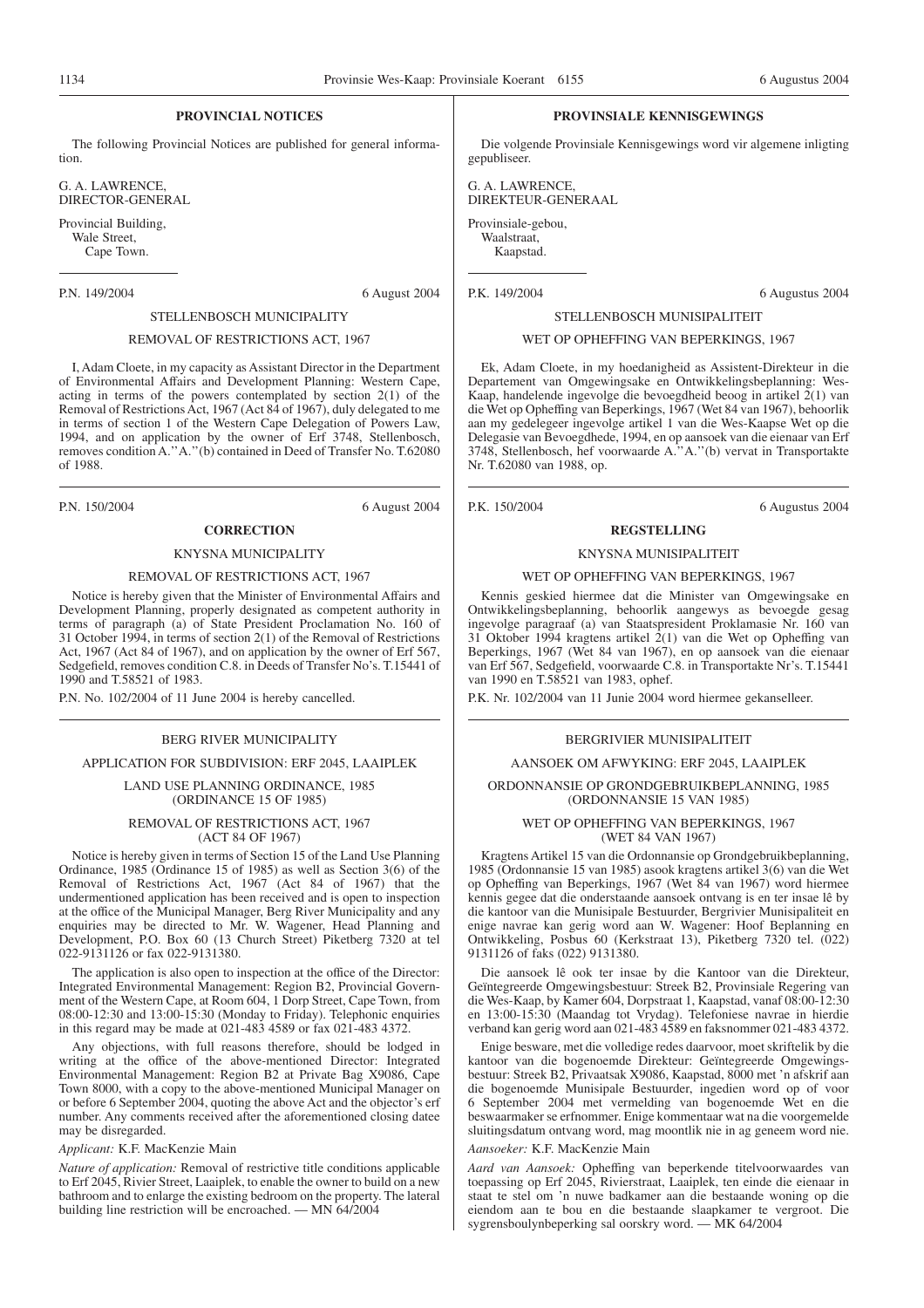#### OVERSTRAND MUNICIPALITY

#### (Gansbaai Administration)

#### ERF 273, FRANSKRAAL: REMOVAL OF RESTRICTIONS ACT, 1967 (ACT 84 OF 1967) AND APPLICATION FOR SUBDIVISION

#### (M/N 30/2004)

Notice is hereby given in terms of section 3(6) of the above Act that the undermentioned application has been received and is open for inspection at the office of the Area Manager, Overstrand Municipality, Gansbaai, and any enquiries may be directed to the said municipality at telephone number (028) 384-0111 or fax number (028) 384-0241.

The application is also open to inspection at the office of the Director: Land Development Management, Provincial Government of the Western Cape at Room 601, 27 Wale Street, Cape Town from 08:00-12:30 and 13:00-15:30 (Monday to Friday). Telephonic enquiries in this regard may be made at  $(021)$  413-8780 and the fax number of the Directorate is  $(021)$ 483-3633.

Any objections, with full reasons therefor, should be lodged in writing at the office of the above-mentioned Director: Land Development Management, Private Bag X9086, Cape Town, 8000, *with a copy to the above-mentioned Area Manager* on or before Monday, 6 September 2004, quoting the above Act and the objector's erf number. Late comments/objections will not be considered.

#### *Applicant Nature of Application*

- Spronk & Associates Inc. 1. Removal of restrictive title conditions (on behalf of R C Roelofse)
	- applicable to Erf 273, Franskraal (211 Marais Street) in order to enable the owner to subdivide the property into two portions, namely Portion A approximately  $220 \text{ m}^2$  in extent and the Remainder approximately  $375 \text{ m}^2$  in extent, as well as to encroach the relevant building lines applicable to the property. (The position of the existing building on the Remainder of the property is of such a nature that the relevant building lines will be encroached as a result of the subdivision.)
		- 2. Application for subdivision i.t.o. the provisions of section 24 of the Land Use Planning Ordinance, 1985 (Ordinance 15/1985) in order to enable the owner of the above-mentioned property to subdivide the property into two portions, namely Portion A approximately 220 m<sup>2</sup> in extent and the Remainder approxi-<br>mately 375 m<sup>2</sup> in extent.
		- 3. Application for departure i.t.o. the provisions of section 15 of the Land Use Planning Ordinance, 1985 (Ordinance 15/1985) in order to encroach the relevant building lines applicable on the property.

Persons who cannot write, can approach the town planning division of the Overstrand Municipality (Gansbaai Administration) during normal office hours where a staff member will as assist such persons to transcribe their comments or objections.

Municipal Manager, Overstrand Municipality, Gansbaai Administration, P.O. Box 26, Gansbaai, 7220.

Municipal Offices, Main Street, Gansbaai.

Tel. no. 028-3840111.

(Enquiries: Mr Boshoff).

6 and 13 August 2004

#### MUNISIPALITEIT OVERSTRAND

(Gansbaai Administrasie)

ERF 273, FRANSKRAAL: WET OP OPHEFFING VAN BEPERKINGS 1967 (WET 84 VAN 1967) EN AANSOEK OM ONDERVERDELING

#### (M/K 30/2004)

Kennis geskied hiermee ingevolge artikel 3(6) van bogenoemde Wet dat die onderstaande aansoek ontvang is en ter insae lê by die kantoor van die Areabestuurder, Munisipaliteit Overstrand, Gansbaai, en enige navrae kan gerig word aan genoemde munisipaliteit by telefoonnommer (028) 384-0111 of faksnommer (028) 384-0241.

Die aansoek lê ook ter insae by die kantoor van die Direkteur: Grondontwikkelingsbestuur, Provinsiale Regering van die Wes-Kaap, by Kamer 601, Waalstraat 27, Kaapstad, vanaf 08:00-12:30 en 13:00-15:30 (Maandag tot Vrydag). Telefoniese navrae kan gerig word aan (021)  $\overline{483-8780}$  en die Direktoraat se faksnommer is (021)  $\overline{483-3633}$ .

Enige besware/kommentare, met volledige redes daarvoor, moet skriftelik by the kantoor van die bogenoemde Direkteur: Grondontwikkelingsbestuur, Privaatsak X9086, Kaapstad, 8000, *met 'n afskrif aan die bogenoemde Areabestuurder*, ingedien word voor of op Maandag, 6 September 2004, met vermelding van bogenoemde Wet en die beswaarmaker se erfnommer. Laat besware/kommentare sal nie oorweeg word nie.

#### *Aansoeker Aard van Aansoek*

Spronk & Medewerkers Ing. (namens R C Roelofse)

- 1. Opheffing van beperkende titelvoorwaardes van toepassing op Erf 273, Franskraal (Maraisstraat 211) ten einde die eienaar in staat te stel om die eiendom in twee gedeeltes onder te verdeel, naamlik Gedeelte A ongeveer 220 m2 groot en die Restant ongeveer 375 m2 groot, sowel as die betrokke boulyne van toepassing op die eiendom te oorskry. (Die posisie van die bestaande gebou op die Restant van die eiendom is van so 'n aard dat die betrokke boulyne oorskry gaan word as gevolg van die onderverdeling.)
- 2. Aansoek om onderverdeling ingevolge die bepalings van artikel 24 van die Ordonnansie op Grondgebruikbeplanning, 1985 (Ordonnansie 15/1985) ten einde die eienaar van bogenoemde eiendom in staat te stel om die eiendom in twee gedeeltes onder te verdeel, naamlik Gedeelte A<br>ongeveer 220 m<sup>2</sup> groot, en die Restant ongeveer  $375 \text{ m}^2$  groot.
- 3. Aansoek om afwyking ingevolge die bepalings van artikel 15 van die Ordonnansie op Grondgebruikbeplanning, 1985 (Ordonnansie 15/1985) ten einde die betrokke boulyne van toepassing op die eiendom te oorskry.

Persone wat nie kan skryf nie, kan die stadsbeplanningsafdeling van die Munisipaliteit Overstrand (Gansbaai Administrasie) tydens normale kantoorure nader waar 'n personeellid daardie persone behulpsaam sal wees deur hul kommentaar of besware op skrif te stel.

Munisipale Bestuurder, Overstrand Munisipaliteit, Gansbaai Administrasie, Posbus 26, Gansbaai, 7220.

Munisipale Kantore, Hoofstraat, Gansbaai.

Tel. nr. 028-3840111.

(Navrae: Mnr Boshoff).

6 en 13 Augustus 2004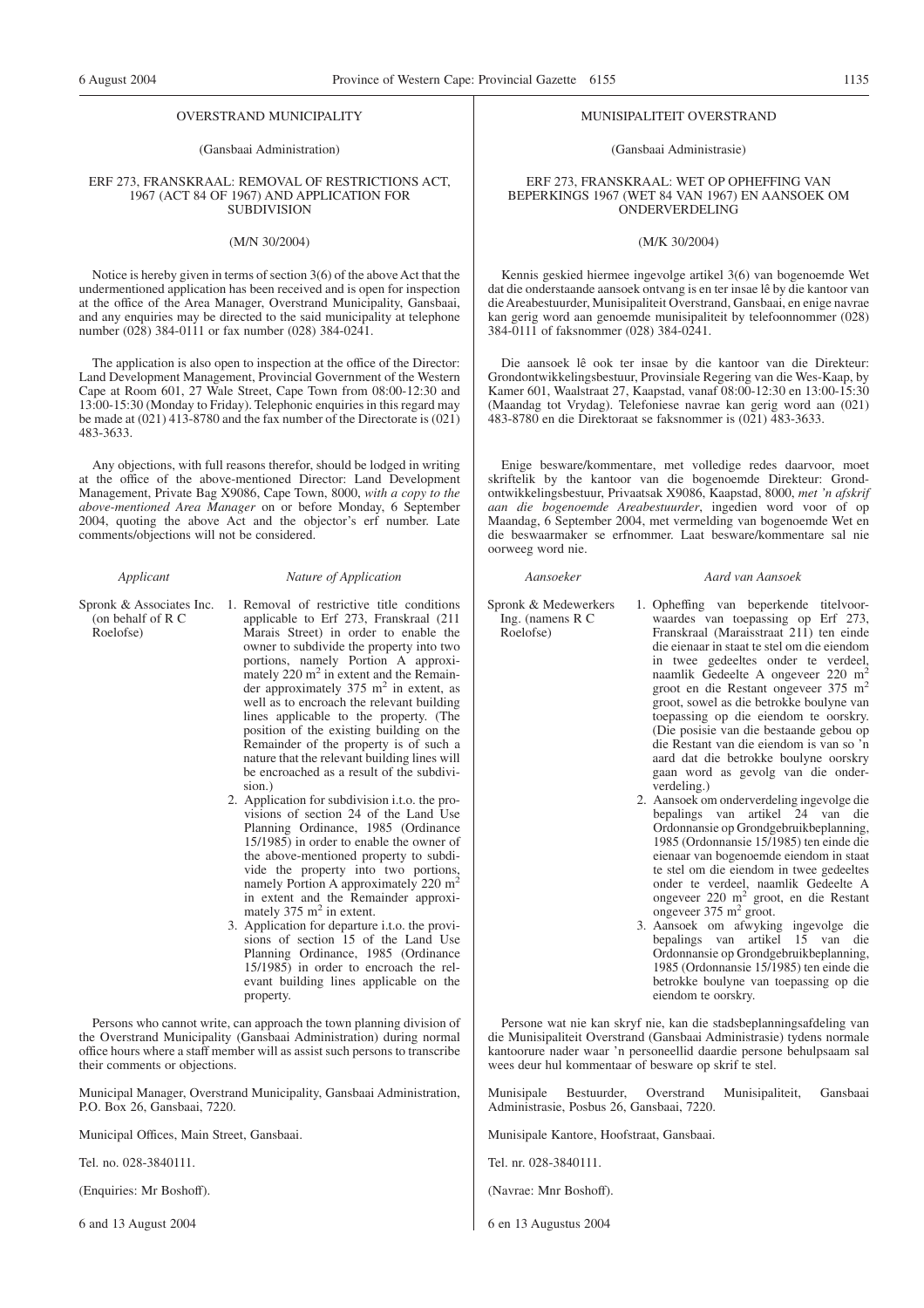# **TENDERS**

**N.B.** Tenders for commodities/services, the estimated value of which exceeds R20 000, are published in the Government Tender Bulletin, which is obtainable from the Government Printer, Private Bag X85, Pretoria, on payment of a subscription.

#### BERG RIVER MUNICIPALITY

#### APPLICATION FOR CONSENT USE: REMAINDER OF PORTION 9 OF THE FARM GELUKWAARTS NO. 196, **PIKETBERG**

Notice is hereby given in terms of Section 4.7 of Council's Zoning Scheme (Land Use Planning Ordinance, No. 15 of 1985), that the undermentioned application has been received, which is open to inspection at the Offices of the Local Authority. Any objections to the application, with full reasons therefore, should be lodged in writing with the Municipal Manager, Church Street, Piketberg (P O Box 60, Piketberg, 7320) or fax (022) 913 1380 by no later than 6 September 2004, quoting the above Ordinance as well as the objector's erf number.

*Applicant:* Verticor Enterprises (Pty) Ltd

*Nature of Application:* Consent in order to erect an Additional Dwelling Unit on Remainder of Portion 9 of the Farm Gelukwaarts No. 196, Piketberg.

*Enquiries: Mr W Wagener, Piketberg, Telephone (022) 913 1126.*

A.J. Bredenhann, Municipal Manager

Municipal Offices, P O Box 60, Piketberg, 7320

MN 62/2004

6 August 2004 7397

# **TENDERS**

**L.W.** Tenders vir kommoditeite/dienste waarvan die beraamde waarde meer as R20 000 beloop, word in die Staatstenderbulletin gepubliseer wat by die Staatsdrukker, Privaatsak X85, Pretoria, teen betaling van 'n intekengeld verkrygbaar is.

## **NOTICES BY LOCAL AUTHORITIES KENNISGEWINGS DEUR PLAASLIKE OWERHEDE**

#### BERGRIVIER MUNISIPALITEIT

#### AANSOEK OM VERGUNNINGSGEBRUIK: RESTANT VAN GEDEELTE 9 VAN DIE PLAAS GELUKWAARTS NO. 196, **PIKETBERG**

Kennis geskied hiermee ingevolge Regulasie 4.7 van die Raad se Soneringskema (Ordonnansie op Grondgebruikbeplanning, No. 15 van 1985), dat die onderstaande aansoek ontvang is en ter insae lê by die Kantore van die Plaaslike Owerheid. Enige besware, met die volledige redes daarvoor, moet skriftelik by die Munisipale Bestuurder, Kerkstraat, Piketberg (Posbus 60, Piketberg, 7320) of per faks (022) 913 1380 ingedien word voor of op 6 September 2004 met vermelding van bogenoemde Ordonnansie asook die beswaarmaker se erfnommer.

*Aansoeker:* Verticor Enterprises (Pty) Ltd

*Aard van Aansoek:* Vergunning om 'n Addisionele Wooneenheid op Restant van Gedeelte 9 van die Plaas Gelukwaarts No. 196, Piketberg op te rig.

*Navrae: Mnr W Wagener, Piketberg, Telefoon (022) 913 1126.*

A.J. Bredenhann, Munisipale Bestuurder

Munisipale Kantore, Posbus 60, Piketberg, 7320

MK 62/2004

6 Augustus 2004 7397

# BERG RIVER MUNICIPALITY

#### APPLICATION FOR SUBDIVISION: ERF 125, PIKETBERG

It is hereby notified in terms of Section 24 of the Land Use Planning Ordinance, 1985 (Ordinance 15 of 1985), that the undermentioned application has been received, which is open to inspection at the Offices of the Local Authority. Any objections to the application, with full reasons therefore, should be lodged in writing with the Municipal Manager, Church Street, Piketberg (P O Box 60, Piketberg, 7320) or fax (022) 913 1380 by no later than 6 September 2004, quoting the above Ordinance as well as the objector's erf number.

*Applicant:* CK Rumboll & Partners on behalf of Mr. and Ms. Visser

*Nature of Application:* Subdivision of Erf 125, Piketberg into Portion A  $(\pm 4838 \text{ m}^2)$  and Remainder Erf 125, Piketberg  $(\pm 2345 \text{ m}^2)$  in order to create two separately transferable erven.

*Enquiries:* Mr W Wagener, Piketberg, Telephone (022) 913 1126.

A.J. Bredenhann, Municipal Manager

Municipal Offices, P O Box 60, Piketberg, 7320

MN 63/2004

#### BERGRIVIER MUNISIPALITEIT

#### AANSOEK OM ONDERVERDELING: ERF 125, PIKETBERG

Kragtens Arkikel 24 van die Ordonnansie op Grondgebruikbeplanning, 1985 (Ordonnansie 15 van 1985), word hiermee kennis gegee dat die onderstaande aansoek ontvang is en ter insae lê by die Kantore van die Plaaslike Owerheid. Enige besware, met die volledige redes daarvoor, moet skriftelik by die Munisipale Bestuurder, Kerkstraat, Piketberg (Posbus 60, Piketberg, 7320) of per faks (022) 913 1380 ingedien word voor of op 6 September 2004 met vermelding van bogenoemde Ordonnansie asook die beswaarmaker se erfnommer.

*Aansoeker:* CK Rumboll & Vennote namens Mnr. en Me. Visser

*Aard van Aansoek:* Onderverdeling van Erf 125, Piketberg in Gedeelte A  $(\pm 4.838 \text{m}^2)$  en Restant Erf 125, Piketberg ( $\pm 2.345 \text{ m}^2$ ) ten einde die twee gedeeltes afsonderlik te kan vervreem.

*Navrae:* Mnr W Wagener, Piketberg, Telefoon (022) 913 1126.

A.J. Bredenhann, Munisipale Bestuurder

Munisipale Kantore, Posbus 60, Piketberg, 7320

MK 63/2004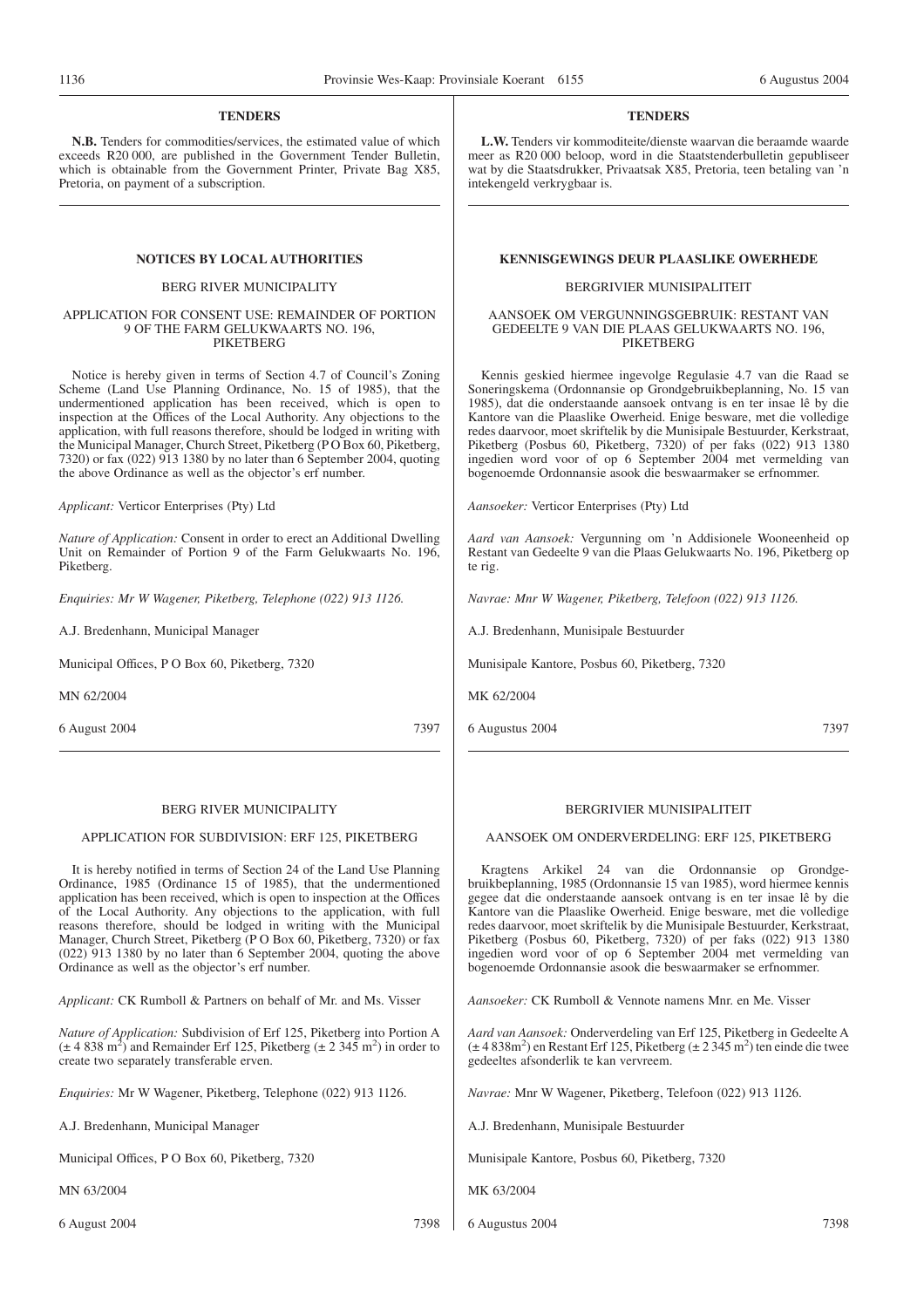#### BREEDE RIVER/WINELANDS MUNICIPALITY

Montagu Office

#### CLOSING OF PORTION OF PUBLIC PLACE ERF 1464, **MONTAGU**

# FINAL CERTIFICATE

Notice is hereby given in terms of section 137(1) of Ordinance 20 of 1974 that a portion of Public Place Erf 1464 adjoining erven 4343 and 4344 Montagu, has been closed. (S/8069/76 V2 p. 36)

N Nel, Municipal Manager, Private Bag X2, Ashton, 6715

6 August 2004 7399

#### BREEDE RIVER/WINELANDS MUNICIPALITY

#### Robertson Office

# MN N0. 67/2004

#### PROPOSED SUBDIVISION OF ERF 1181, CHURCH STREET, ROBERTSON

#### (Ordinance 15 of 1986, Land Use Planning)

Notice is hereby given in terms of section 24(1) of the Land Use Planning Ordinance, 1985 (Ordinance 15 of 1985), that the Council has received an application from Geomatics\_Africa on behalf of AC & AG Quickelberge for the proposed subdivision of Erf 1181, Robertson, into two portions (Portion  $A - 510$  m<sup>2</sup> and Portion B  $- 440$  m<sup>2</sup>).

The application for the proposed subdivision will be open for inspection at the Robertson Office during normal office hours. Written legal and fully motivated objections/comments, if any, must be lodged with the undersigned before or on 30 August 2004.

Further details are obtainable from Mr Jack van Zyl (023-614 8000) during office hours. Any person who cannot write may come to the abovementioned office during office hours where a staff member of the municipality will assist that person to transcribe that person's comments or representations.

N Nel, Municipal Manager

Municipal Office, Private Bag X2, Ashton, 6715

6 August 2004 7400

#### BREEDE RIVER/WINELANDS MUNICIPALITY

#### Robertson Office

# CLOSING OF PUBLIC PLACE ERF 2601 ROBERTSON

#### FINAL CERTIFICATE

Notice is hereby given in terms of section 137(1) of Ordinance 20 of 1974 that the Public Place Erf 2601 Robertson, has been closed.  $(S/7734/98 \text{ V1 p. } 54)$  – N Nel, Municipal Manager, Private Bag X2, Ashton, 6715

#### MUNISIPALITEIT BREËRIVIER/WYNLAND

Montagu Kantoor

SLUITING VAN GEDEELTE VAN PUBLIEKE PLEK ERF 1464 **MONTAGU** 

#### FINALE SERTIFIKAAT

Kennis geskied hiermee kragtens arkikel 137(1) van Ordonnansie 20 van 1974 dat Publieke Oop Ruimte Erf 1464 langs erwe 4343 en 4344 Mantagu, nou gesluit is. (S/8069/76 V2 p. 36)

N Nel, Munisipale Bestuurder, Privaatsak X2, Ashton, 6715

6 Augustus 2004 7399

#### MUNISIPALITEIT BREËRIVIER/WYNLAND

#### Robertson Kantoor

#### MK NR. 67/2004

#### VOORGESTELDE ONDERVERDELING VAN ERF 1181, KERKSTRAAT, ROBERTSON

#### (Ordonnansie 15 van 1985, Grondgebruikbeplanning)

Kennis geskied hiermee ingevolge Artikel 24(1) van die Ordonnansie op Grondgebruikbeplanning, 1985 (Ordonnansie 15 van 1985) dat 'n aansoek ontvang is van Geomatics\_Africa namens AC & AG Quickelberge vir die onderverdeling van Erf 1181, Robertson, in twee dele (Gedeelte A — 510 m<sup>2</sup> en B — 440 m<sup>2</sup>).

Die aansoek insake die voorgenome onderverdeling lê ter insae gedurende kantoorure in die Robertson Kantoor en skriftelike regsgeldige en goed gemotiveerde besware/kommentaar, indien enige moet nie later as 30 Augustus 2004 skriftelik by die ondergetekende ingedien word nie.

Navrae kan gerig word aan mnr Jack van Zyl by telefoonnommer 023-614 8000. 'n Persoon wat nie kan skryf nie kan gedurende kantoorure na die bogenoemde kantoor kom waar 'n personeellid van die Munisipaliteit daardie persoon sal help om die persoon se kommentaar of vertoë af te skryf.

N Nel, Munisipale Bestuurder

Munisipale Kantoor, Privaatsak X2, Ashton, 6715

6 Augustus 2004 7400

#### MUNISIPALITEIT BREËRIVIER/WYNLAND

#### Robertson Kantoor

# SLUITING VAN OPENBARE PLEK ERF 2601 ROBERTSON

#### FINALE SERTIFIKAAT

Kennis geskied hiermee kragtens artikel 137(1) van Ordonnansie 20 van 1974 dat Openbare Plek Erf 2601 Robertson, nou gesluit is. (S/7734/98 V1 p. 54) — N Nel, Munisipale Bestuurder, Privaatsak X2, Ashton, 6715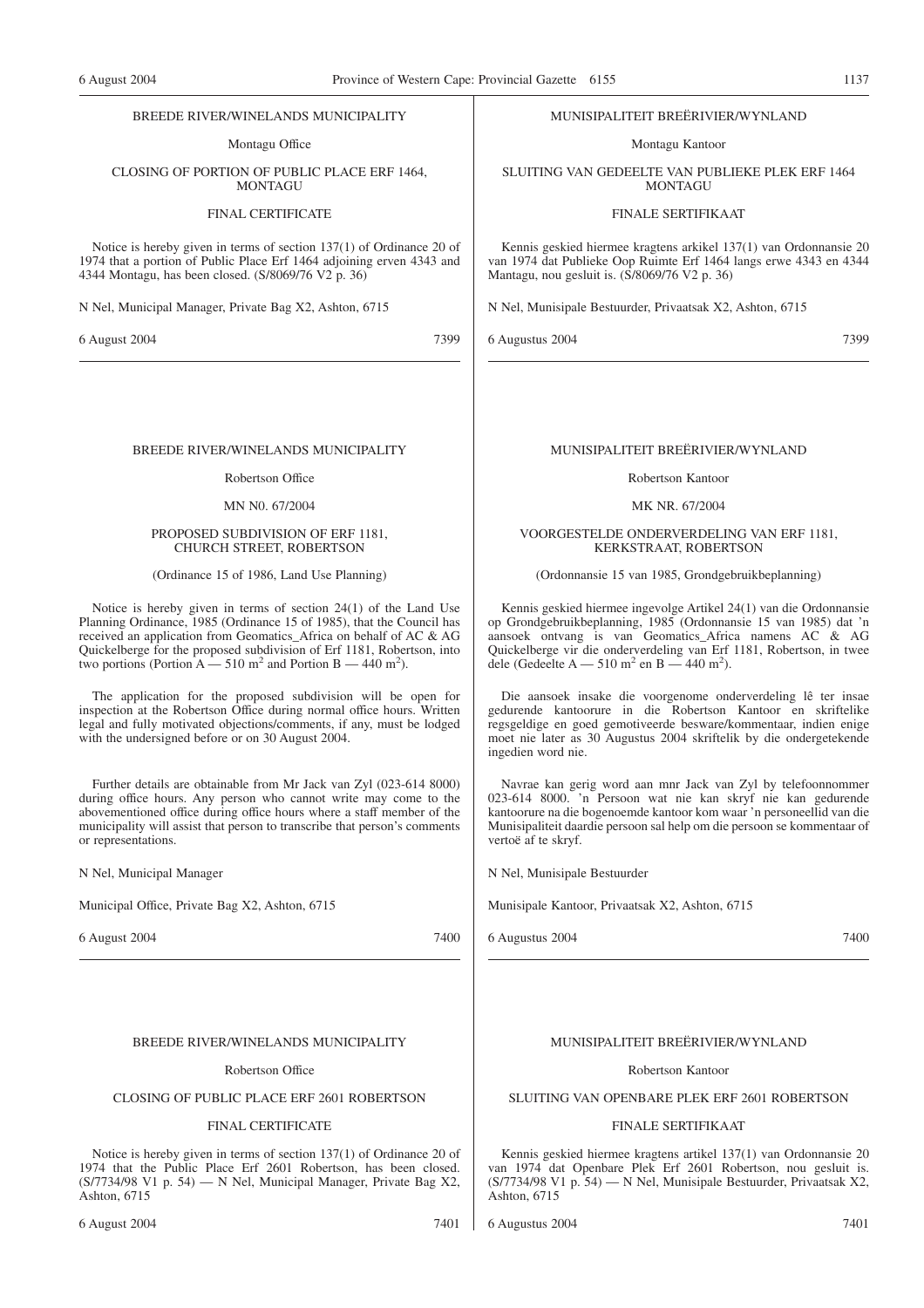#### BREEDE RlVER/WINELANDS MUNICIPALITY

# Montagu Office

MN NR. 66/2004

#### PROPOSED CONSENT USE ERF 484, 15 JOUBERT STREET, MONTAGU

(Montagu Zoning Scheme Regulations)

Notice is hereby given in terms of the Zoning Scheme Regulations of Montagu (Land Use Planning Ordinance no 15 of 1985) that Council has received an application for consent use from Ms AM du Toit for an Additional dwelling unit on erf 484, Montagu.

The application for the proposed consent use will be open for inspection at the Montagu Office during normal office hours. Written legal and fully motivated objections/comments, if any, must be lodged with the Municipal Manager, Private Bag X2, Ashton, 6715, before or on 30 August 2004.

Further details are obtainable from Mr Jack van Zyl (023-614 8000) during office hours. Any person who cannot write may come to the office mentioned above, during office hours where a staff member of the municipality will assist that person to transcribe his/her comments or representations.

N Nel, Municipal Manager

Municipal Office, Private Bag X2, Ashton, 6715

6 August 2004 7402

# MUNISIPALITEIT BREËRIVIER/WYNLAND

Montagu Kantoor

MK NR. 66/2004

#### VOORGESTELDE VERGUNNINGSGEBRUIK ERF 484, JOUBERTSTRAAT 15, MONTAGU

(Montagu Sonering Skemaregulasies)

Kennis geskied hiermee ingevolge die Sonering Skemaregulasies van Montagu (Ordonnansie nr 15 van 1985), dat die Raad 'n aansoek om vergunningsgebruik ontvang het van Me AM du Toit ten einde 'n Addisionele wooneenheid op te rig op erf 484, Montagu.

Die aansoek insake die voorgenome vergunningsgebruik lê ter insae gedurende kantoorure in die Montagu Kantoor en skriftelike regsgeldige en goed gemotiveerde besware/kommentaar, indien enige moet nie later as 30 Augustus 2004 skriftelik by die Munisipale Bestuurder, Privaatsak X2, Ashton, 6715, ingedien word nie.

Navrae kan gerig word aan mnr Jack van Zyl by telefoonnommer 023-614 8000. 'n Persoon wat nie kan skryf nie kan gedurende kantoorure na bogenoemde kantoor kom waar 'n personeellid van die Munisipaliteit daardie persoon sal help om sy/haar kommentaar of vertoë af te skryf.

N Nel, Munisipale Bestuurder

Munisipale Kantoor, Privaatsak X2, Ashton, 6715

6 Augustus 2004 7402

#### BREEDE RIVER/WINELANDS MUNICIPALITY

#### McGregor Office

MN NR. 64/2004

#### PROPOSED SUBDIVISION OF ERF 210, CNR LOOP AND VOORTREKKER STREET, McGREGOR

(Ordinance 15 of 1985, Land use planning)

Notice is hereby given in terms of the provisions of sections 24(1) of the Land Use Planning Ordinance, 1985 (Ordinance 15 of 1985), that the Council has received an application from Spronk Theron & Associates on behalf of Sunprop Sixteen CC for the proposed subdivision of erf 210, McGregor into two portions  $(A - \pm 937 \text{ m}^2 \text{ and Remainder} - \pm 1109 \text{ m}^2)$ .

The application for the proposed subdivision will be open for inspection at the McGregor Office during normal office hours. Written legal and fully motivated objections/comments, if any, must be lodge with the undersigned before or on 30 August 2004.

Further details are obtainable from Mr Jack van Zyl (023-614 8000) during office hours. Any person who cannot write may come to the office mentioned above, during office hours where a staff member of the municipality will assist that person to transcribe his/her comments or representations.

N Nel, Municipal Manager

Municipal Office, Private Bag X2, Ashton, 6715

6 August 2004 7403

#### MUNISIPALITEIT BREËRIVIER/WYNLAND

McGregor Kantoor

# MK NR. 64/2004

VOORGESTELDE ONDERVERDELING VAN ERF 210, H/V LOOP-EN VOORTREKKERSTRAAT, McGREGOR

(Ordonnansie 15 van 1985, Grondgebruikbeplanning)

Kennis geskied hiermee ingevolge Artikel 24(1) van die Ordonnansie op Grondgebruikbeplanning, 1985 (Ordonnansie 15 van 1985) dat 'n aansoek ontvang is van Spronk Theron & Medewerkers namens Sunprop Sixteen CC vir die onderverdeling van erf 210, McGregor in twee dele  $(A - \pm 937 \text{ m}^2 \text{ en Restant} \pm 1.109 \text{ m}^2).$ 

Die aansoek insake die voorgenome onderverdeling lê ter insae gedurende kantoorure in die McGregor Kantoor en skriftelike regsgeldige en goed gemotiveerde besware/kommentaar, indien enige moet nie later as 30 Augustus 2004 skriftelik by die ondergetekende ingedien word nie.

Navrae kan gerig word aan mnr Jack van Zyl by telefoonnommer 023-614 8000. 'n Persoon wat nie kan skryf nie kan gedurende kantoorure na bogenoemde kantoor kom waar 'n personeellid van die Munisipaliteit daardie persoon sal help om sy/haar kommentaar of vertoë af te skryf.

N Nel, Munisipale Bestuurder

Munisipale Kantoor, Privaatsak X2, Ashton, 6715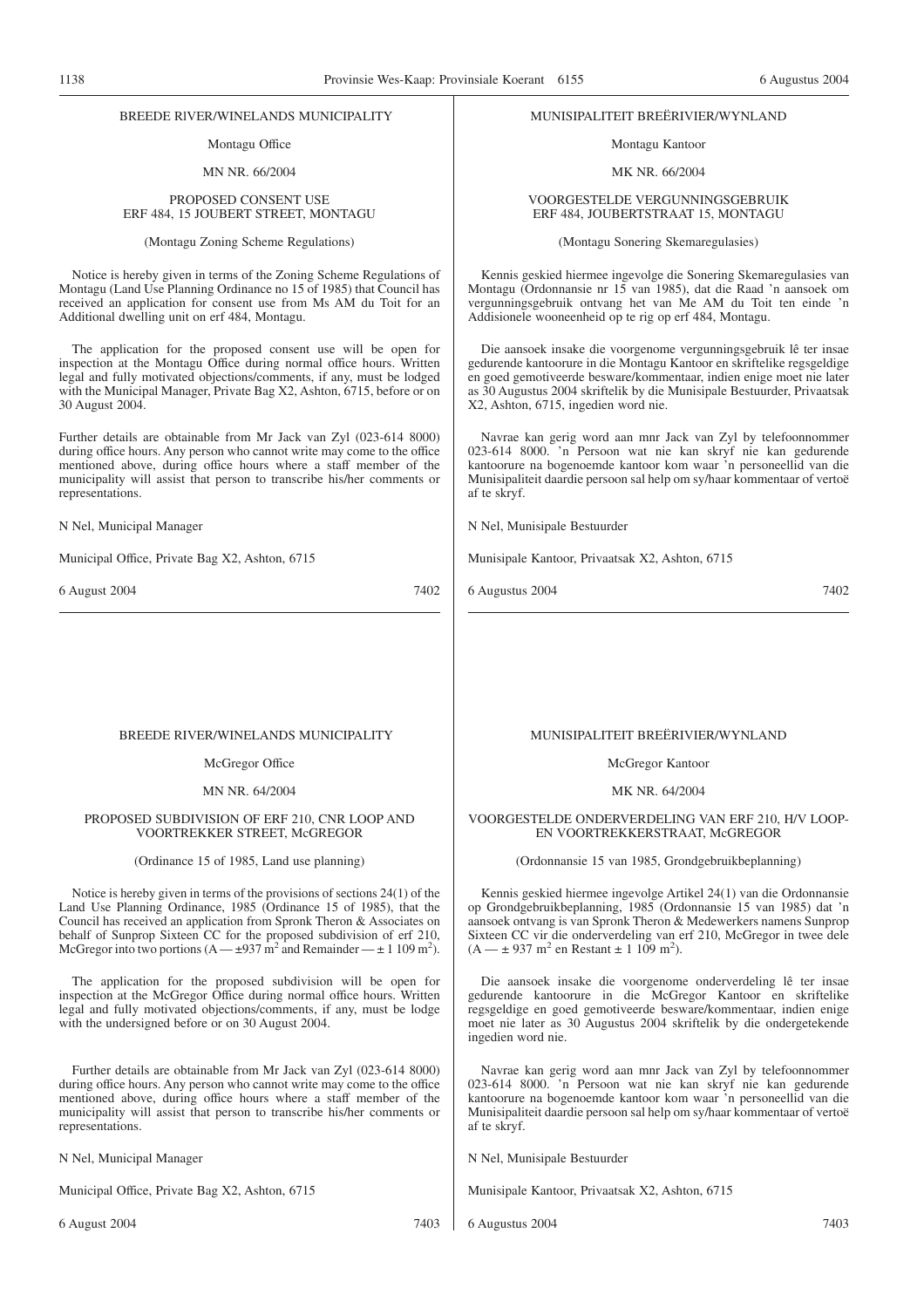# BREEDE VALLEY MUNICIPALITY

#### APPLICATION FOR SUBDIVISION PORTION 90 OF THE FARM TWEEFONTEIN NO. 319, WORCESTER

NOTICE IS HEREBY GIVEN in terms of Section 24(2)(a) of the Land Use Planning Ordinance 1985 (Ordinance 15 of 1985) that an application for the subdivision of portion 90 of the farm Tweefontein No. 319, Worcester (Agricultural Zone I) has been received by the Breede Valley Municipality.

Full particulars regarding the application are available at the office of the Director: Corporate Services, Room 213 (Mr. Bennett Hlongwana) Tel. No. 023 348 2621, Civic Centre, Baring Street, Worcester.

Objections, if any, should be lodged in writing with the Municipal Manager, Private Bag X3046, Worcester 6849 and must reach the undersigned on or before 7 September 2004.

A.A. Paulse, Municipal Manager

(Notice No. 101/2004)

6 August 2004 7404

#### CITY OF CAPE TOWN (BLAAUWBERG REGION)

#### REZONING AND SUBDIVISION: ERF 150, BLOUBERGSTRAND

Notice is hereby given that the undermentioned application has been received by the City of Cape Town and is open for inspection at the Town Planning Department, Milpark Centre (Ground Floor), Cnr Koeberg Road & Ixia Streets, Milnerton. Any objection, with full reasons, should be lodged in writing with the City Manager, PO Box 35, Milnerton 7435, by no later than 27 August 2004, quoting the objector's erf number.

#### *Ref no:* LC150BBY

*Nature of application:* The rezoning of portion of Erf 150, Ocean Drive, Bloubergstrand from Private Open Space to General Residential and to subdivide the Erf into three portions to be developed for group housing purposes.

*Applicant:* AN Bhawan

WA Mgoqi, City Manager

6 August 2004 7405

# CITY OF CAPE TOWN

# BLAAUWBERG ADMINISTRATION

# CLOSURE OF ERF 9006 TABLE VIEW

Notice is hereby given in terms of the provisions of section 137(1) of the Municipal Ordinance, 1974 (Ordinance 20 of 1974) that Erf 9006, Table View, is now closed.

#### BREEDE VALLEI MUNISIPALITEIT

AANSOEK OM ONDERVERDELING GEDEELTE 90 VAN DIE PLAAS TWEEFONTEIN NR. 319, WORCESTER

KENNIS GESKIED HlERMEE ingevolge die bepalings van Artikel 24(2)(a) van die Ordonnansie op Grondgebruikbeplanning (Ordonnansie 15 van 1985) dat 'n aansoek om die onderverdeling van gedeelte 90 van die Plaas Tweefontein Nr. 319, Worcester (Landbousone I) deur Breedevallei Munisipaliteit ontvang is.

Volledige besonderhede van die aansoek sal beskikbaar gestel word in die kantoor van die Direkteur: Korporatiewe Dienste, Kamer 213, Worcester (Mnr. Bennett Hlongwana) Tel. No. 023 348 2621.

Besware, indien enige, moet skriftelik gerig word aan die Munisipale Bestuurder, Privaatsak X3046, Worcester, 6849 om die ondergetekende te bereik voor of op 7 September 2004.

A.A. Paulse, Munisipale Bestuurder

(Kennisgewing No. 101/2004)

6 Augustus 2004 7404

# STAD KAAPSTAD (BLAAUWBERG-STREEK)

#### HERSONERING EN ONDERVERDELING: ERF 150, BLOUBERGSTRAND

Kennisgewing geskied hiermee dat die onderstaande aansoek deur die Stad Kaapstad ontvang is en ter insae lê by die Stadsbeplanningsdepartment, Milpark-sentrum (Grondverdieping), h.v. Koebergweg & Ixiastraat, Milnerton. Enige besware, met volledige redes daarvoor, moet teen nie later nie as 27 Augustus 2004 skriftelik by die Stadsbestuurder, Posbus 35, Milnerton 7435 ingedien word, met vermelding van die beswaarmaker se erfnommer.

*Verw:* LC150BBY

*Aard van aansoek:* Die hersonering van erf 150, Oceanrylaan, Bloubergstrand vanaf privaat oopruimte na algemeenresidensieel en die onderverdeling van die erf in drie gedeeltes om sodoende vir groepsbehuisingsdoeleindes ontwikkel te word.

*Aansoeker:* AN Bhawan

WA Mgoqi, Stadsbestuurder

6 Augustus 2004 7405

# STAD KAAPSTAD

#### BLAAUWBERG ADMINISTRASIE

# SLUITING VAN ERF 9006 TABLE VIEW

Kennis geskied hiermee ingevolge die bepalings van artikel 137(1) van die Munisipale Ordonnansie, 1974 (Ordonnansie 20 van 1974), dat Erf 9006, Table View, nou gesluit is.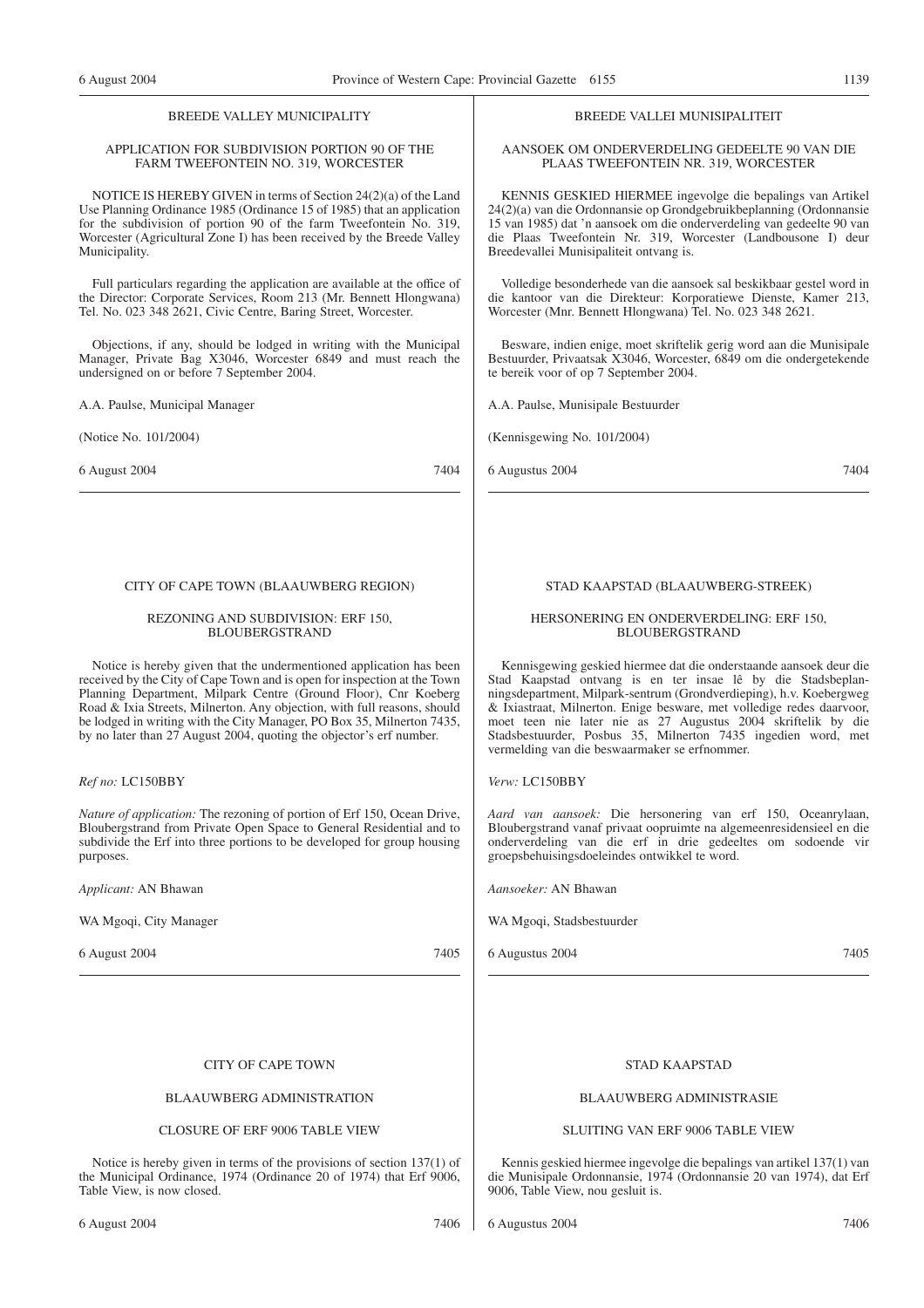### CITY OF CAPE TOWN (CAPE TOWN REGION)

#### REZONING, SUBDIVISION AND CONSENT: ERF 29387, MITCHELLS PLAIN

Notice is hereby given in terms of Sections 17(2)(a) and 24(2)(a) of the Land Use Planning Ordinance 15 of 1985 and Section 15(3) of the Zoning Scheme Regulations that the undermentioned application has been received and is open for inspection at the office of the Manager: Land Use Management Branch, City of Cape Town, 14th Floor, Tower Block, Civic Centre, 12 Hertzog Boulevard, Cape Town from 08:30- 12:30 (Monday to Friday). Any objections with full reasons, must be lodged in writing at the office of the Manager: Land Use Management Branch, City of Cape Town, PO Box 4529, Cape Town 8000 by post, faxed to (021) 421-1963, e-mailed to trevor.upsher@capetown.gov.za or hand-delivered to the Land Use Management Branch, 14th Floor, Tower Block, Civic Centre, Cape Town, on or before 6 September 2004.

If your response is not posted, hand-delivered or e-mailed to these addresses and fax number and if, as a consequence, it arrives late, it will be deemed to be invalid.

*Erf 29387, Mitchells Plain, First and Fourth Avenue, Eastridge*

*Rezoning:* Portion of Erf 29387 to be rezoned from Municipal Purposes Use Zone to Community Facilities Use Zone to permit a Place of Instruction on the said portion.

*Subdivision:* Erf 29387 to be subdivided into two portions in order to develop Portion A.

*Consent:* Council's consent to permit a Place of Instruction on Portion A of the subdivided property is also required.

If you require any additional information or have any comments or queries, please contact Mrs L Janssens, tel. (021) 400-4252, quoting the application reference SG 35/29387 & LM 1653.

WA Mgoqi, City Manager

6 August 2004 7407

#### CITY OF CAPE TOWN

#### CAPE TOWN REGION

CLOSING OF PORTION OF PUBLIC STREET ADJOINING ERVEN 35804, 35807, 35816, 35824, 110873 AND 110880 AS WELL AS CLOSING OF PUBLIC PLACE ERF 35866, CAPE TOWN AT ATHLONE

(L.7/10/787 & 787/1-BP) (Sketch Plan SZ. 5464/3)

Portion of Public Street Erf 35539 and Public Place 35866 Cape Town at Athlone, shown lettered ABCDEFGHJKL on Sketch Plan SZ 5464/3 is hereby closed in terms of Section 6 of Council Bylaw LA 12783 Promulgated 28th February 2003. (S/6892/57 v1 p.243)

Cape Town Administration, Civic Centre, Cape Town

6 August 2004 7408

# CITY OF CAPE TOWN

#### CLOSURE OF A PASSAGE OVER ERF 1130 OFF BAY ROAD, GREEN POINT

(L7/3/73/MBK) (S/2856/28 v1 p.225)

The portion of public passage over Erf 1130 off Bay Road, Green Point, shown lettered ABCDEF on Sketch Plan SZC 904 is hereby closed in terms of Section 6 of Council By-Law LA 12783 promulgated on 28 February 2003.

Wallace Mgoqi, City Manager, Civic Centre, Cape Town

6 August 2004 7409

# STAD KAAPSTAD (KAAPSTAD-STREEK)

#### HERSONERING, ONDERVERDELING EN TOESTEMMING: ERF 29387, MITCHELLS PLAIN

Kennis geskied hiermee ingevolge artikels 17(2)(a) en 24(2)(a) van die Ordonnansie op Grondgebruikbeplanning, nr 15 van 1985 en artikel 15(3) van die soneringskemaregulasies dat die onderstaande aansoek ontvang is en tussen 08:30-12:30 (Maandag tot Vrydag) by die kantoor van die Bestuurder: Grondgebruikbestuurstak, Stad Kaapstad, 14de Verdieping, Burgersentrum, Hertzogboulevard 12, Kaapstad 8001 ter insae beskikbaar is. Enige besware moet skriftelik, tesame met volledige redes, voor of op 6 September 2004 by die kantoor van die Bestuurder: Grondgebruikbestuur, Stad Kaapstad, Posbus 4529, Kaapstad 8000 ingedien word of per faks gerig word aan (021) 421-1963 of e-pos trevor.upsher@capetown.gov.za, of per hand afgelewer word by die Grondgebruikbestuurstak, 14de Verdieping, Toringblok, Burgersentrum, Kaapstad.

Enige kommentaar wat na die voormelde sluitingsdatum ontvang word, mag buite rekening gelaat word.

#### *Erf 29387, Mitchells Plain, Eerste en Vierde Laan, Eastridge*

*Hersonering:* Hersonering van gedeelte van erf 29387 vanaf munisipaledoeleindes-gebruiksone na gemeenskapsfasiliteit-gebruiksone om 'n plek van onderrig op die gemelde gedeelte toe te laat.

*Onderverdeling:* Onderverdeling van erf 29387 in twee gedeeltes ten einde gedeelte A te ontwikkel.

*Toestemming:* Die Raad se toestemming om 'n plek van onderrig op gedeelte A van die onderverdeelde eiendom toe te laat, word ook verlang.

Indien u enige bykomende inligting verlang of enige kommentaar of navrae het, skakel asseblief vir mev L Janssens, tel. (021) 400-4252, met vermelding van die aansoekverwysing SG 35/29387 & LM 1653.

WA Mgoqi, Stadsbestuurder

6 Augustus 2004 7407

#### STAD KAAPSTAD

#### KAAPSTADSTREEK

#### SLUITING VAN GEDEELTE VAN PUBLIEKEWEG AANGRENSEND AAN ERWE 35804, 35807, 35816, 35824, 110873 EN 110880 SOWEL AS PUBLIEKE PLEK ERF 35866, KAAPSTAD TE ATHLONE

(L.7/10/787 & 787/1-BP) (Sketsplan SZ. 5464/3)

Gedeelte van Publiekestraat Erf 35539 en Publiekeweg Erf 35866 Kaapstad te Athlone, wat met die letters ABCDEFGHJKL op Sketsplan SZ. 5464/3 aangetoon word, word hiermee ingevolge Artikel 6 van Ordonnansie LA. 12783 geproklameer 28 Februarie 2003 gesluit. (S/6892/57 v1 p.243)

Kaapstad Administrasie, Burgersentrum, Kaapstad

6 Augustus 2004 7408

# STAD KAAPSTAD

#### SLUITING VAN DEURGANG OOR ERF 1130, BAYWEG, GREEN POINT

#### (L7/3/73/MBK) (S/2856/28 v1 p.225)

Die gedeelte van publieke deurgang oor Erf 1130, Bay Road, Groen Punt, wat met die letters ABCDEF op Sketsplan SZC 904 aangetoon word, word hiermee ingevolge artikel 6 van Ordonnansie LA 12783 geproklameer, 28 Februarie 2003 gesluit.

Wallace Mgoqi, Stadsbestuurder, Burger Sentrum, Kaapstad.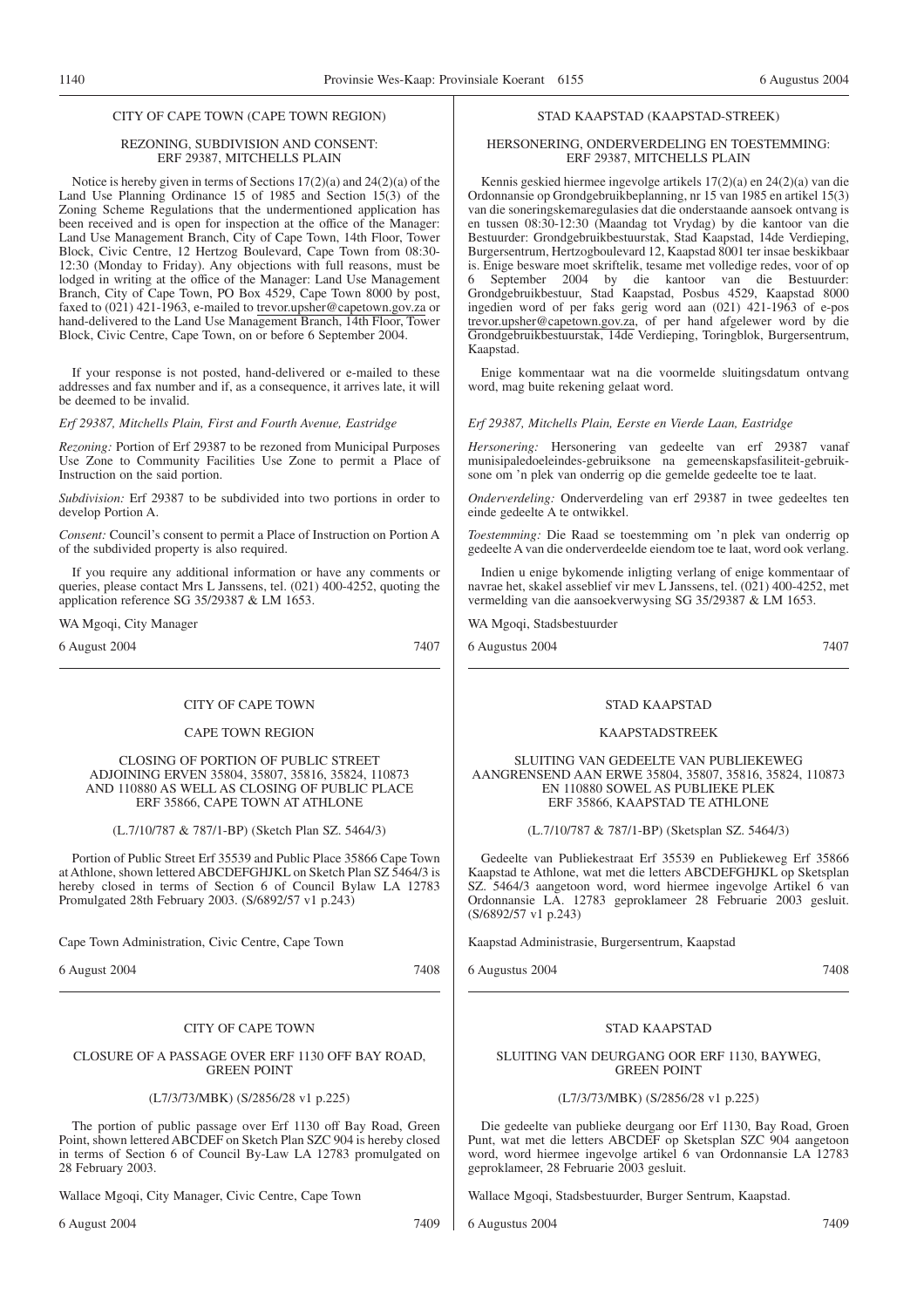#### CITY OF CAPE TOWN (HELDERBERG REGION)

#### AMENDED SUBDIVISION AND DEPARTURE: ERF 4954, GORDON'S BAY

Notice is hereby given in terms of Sections 15(2)(a) and 30 of Ordinance 15 of 1985 that the Council has received the undermentioned application, which is available for inspection during office hours  $(08:00-12:30)$ , on the First Floor, Directorate: Planning & Environment, Land Use Management Branch, Municipal Offices, Somerset West. Written objections, if any, stating reasons and directed to the Director: Planning & Environment, PO Box 19, Somerset West, 7129, or faxed to (021) 850-4354, or e-mailed to ilze.janse\_van\_rensburg@capetown. gov.za, or hand-delivered to the Land Use Management Branch, 1st Floor, Municipal Offices, Andries Pretorius Street, Somerset West, quoting the undermentioned reference number, will be received from 6 August 2004 up to 6 September 2004.

If your response is not sent to this address, e-mail address or fax number and as a consequence arrives late, it will be deemed to be invalid.

*Amended subdivision and departure — Erf 4954, Buccaneer Way, Gordon's Bay*

*Ref no:* Erf 4954 GBY

*Notice no:* 38UP/2004

*Applicant:* Messrs Morkel Olivier and P du Toit Attorneys

*Nature of application:*

- 1) The amendment of the subdivision of Erf 4954, Buccaneer Way, Gordon's Bay in order to permit the subdivision of the property into 46 Single Residential Zone erven, 156 Group Housing Zone erven, 8 Private Open Space erven, 1 Private Road erf and Remainder Public Road;
- 2) The departure from the zoning scheme regulations in order to permit the maximum permissible density of 30 units per hectare in the Group Housing Zone to be exceeded by 2 units per hectare (32 units per hectare);
- 3) The departure from the zoning scheme regulations in order to permit the relaxation of the applicable 3 m building lines in the Group Housing Zone adjacent to Private Open Space portions to 1 m to allow for the construction of group housing units;
- 4) The departure from the zoning scheme regulations in order to permit the under provision of Private Open Space to the extent of  $337 \text{ m}^2$ ;
- 5) The development of the proposal in 3 development phases;
- 6) The consideration of ''La Fontana'' as name for the proposed development, as well as the following street names for the internal streets: Gina Boulevard, Tony Crescent, Roma Cul de Sac, Alexandra Cul de Sac, Donovan Cul de Sac and Kirsten Cul de Sac.

*Any enquiries in the above regard can be directed to Ms Azanne van Wyk, tel. (021) 850-4440.*

WA Mgoqi, City Manager

6 August 2004 7410

# CITY OF CAPE TOWN (OOSTENBERG REGION)

# REZONING: ERF 2712, FONTEIN STREET, BRACKENFELL

Invitation for your comment: Notice is hereby given in terms of Section 17(2)(a) of the Land Use Planning Ordinance, no 15 of 1985, that Council has received an application for the rezoning of the abovementioned premises from Single Residential to Central Business for a business premise for the sole use of offices. Further details of the proposal are open for inspection during normal office hours at Council's office in Brighton Road, Kraaifontein. Written comments and/or objections against the proposal, with reasons, must be submitted to the City Manager, City of Cape Town (for attention: Mrs M Terblanche), Private Bag X16, Kuils River, 7579 (94 Van Riebeeck Road) on or before 27 August 2004.

(Notice number: 47/2004)

WA Mgoqi, City Manager — 6 August 2004 7411

#### STAD KAAPSTAD (HELDERBERG-STREEK)

#### GEWYSIGDE ONDERVERDELING EN AFWYKING: ERF 4954, GORDONSBAAI

Kennis geskied hiermee ingevolge artikels 15(2)(a) en 30 van Ordonnansie 15 van 1985 dat die Raad die onderstaande aansoek ontvang het, wat gedurende kantoorure (08:00-12:30) op die Eerste Verdieping, Direktoraat: Beplanning & Omgewing, Grondgebruikbeplanningsafdeling, Munisipale Kantore, Somerset-Wes, ter insae lê. Skriftelike besware, indien enige, met 'n opgaaf van redes en gerig aan die Direkteur: Beplanning & Omgewing, Posbus 19, Somerset-Wes, 7129, of gefaks aan (021) 850-4354, of per e-pos aan ilze.janse\_van\_rensburg@capetown.gov.za, of per hand afgelewer by die Grondgebruikbestuursafdeling, 1ste Verdieping, Munisipale Kantore, Andries Pretoriusstraat, Somerset-Wes, met vermelding van die onderstaande verwysingsnommer, word vanaf 6 Augustus 2004 tot 6 September 2004 ingewag.

Indien u terugvoer nie na die bogenoemde adres, e-pos-adres of faksnommer gestuur word nie en as gevolg daarvan laat ontvang word, sal dit as ongeldig geag word.

*Gewysigde onderverdeling & afwyking — Erf 4954, Buccaneerweg, Gordonsbaai*

*Verw nr:* Erf 4954 GBY

*Kennisgewing nr:* 38UP/2004

*Aansoeker:* Mnre Morkel Olivier & P du Toit Prokureurs

*Aard van aansoek:*

- 1) Die wysiging van die onderverdeling van Erf 4954, Buccaneerweg, Gordonsbaai ten einde die ondverdeling van die eiendom in 46 Enkelwoonsone erwe, 156 Groepsbehuisingserwe, 8 Private Oopruimte erwe, 1 Privaatpad erf en Restant Openbare Pad toe te laat;
- 2) Die afwyking van die soneringskemaregulasies ten einde die maksimum toelaatbare digtheid van 30 eenhede per hektaar in die Groepsbehuisingsone met 2 eendede per hektaar te oorskry (32 eenhede per hektaar);
- 3) Die afwyking van die soneringskemaregulasies ten einde die verslapping van die toepaslike 3 m boulyne in die Groepsbehuisingsone aangrensend aan Privaat Oopruimtes tot 1 m vir die konstruksie van groepsbehuisingseenhede toe te laat;
- 4) Die afwyking van die soneringskemaregulasies ten einde die ondervoorsiening van 337 m2 Privaat Oopruimte toe te laat;
- 5) Die ontwikkeling van die voorstel in 3 ontwikkelingsfases;
- 6) Die oorweging van ''La Fontana'' as naam vir die voorgestelde ontwikkeling, sowel as die volgende straatname vir die interne strate: Gina Boulevard, Tonysingel, Romaslot, Alexandraslot, Donovanslot en Kirstenslot.

*Enige navrae in die bogenoemde verband kan aan me Azanne van Wyk, tel. (021) 850-4440 gerig word.*

WA Mgoqi, Stadsbestuurder

6 Augustus 2004 7410

#### STAD KAAPSTAD (OOSTENBERG-STREEK)

# HERSONERING: ERF 2712, FONTEINSTRAAT, BRACKENFELL

Uitnodiging vir u kommentaar: Kennis geskied hiermee ingevolge artikel  $17(2)(a)$  van die Ordonnansie op Grondgebruikbeplanning, nr  $15$ van 1985 dat die Raad 'n aansoek ontvang het om die hersonering van bogemelde perseel vanaf enkelwoon na sentralesake vir 'n sakeperseel vir uitsluitlik kantoorgebruik. Nadere besonderhede van die aansoek lê gedurende normale kantoorure ter insae by die Raad se kantore te Brightonweg, Kraaifontein. Skriftelike kommentaar en/of besware teen die aansoek, met redes daarvoor, moet voor of op 27 Augustus 2004 aan die Stadsbestuurder, Stad Kaapstad (vir aandag: mev M Terblanche), Privaat Sak X16, Kuilsrivier, 7579 (Van Riebeeckweg 94), voorgelê word.

(Kennisgewing nommer: 47/2004)

WA Mgoqi, Stadsbestuurder — 6 Augustus 2004 7411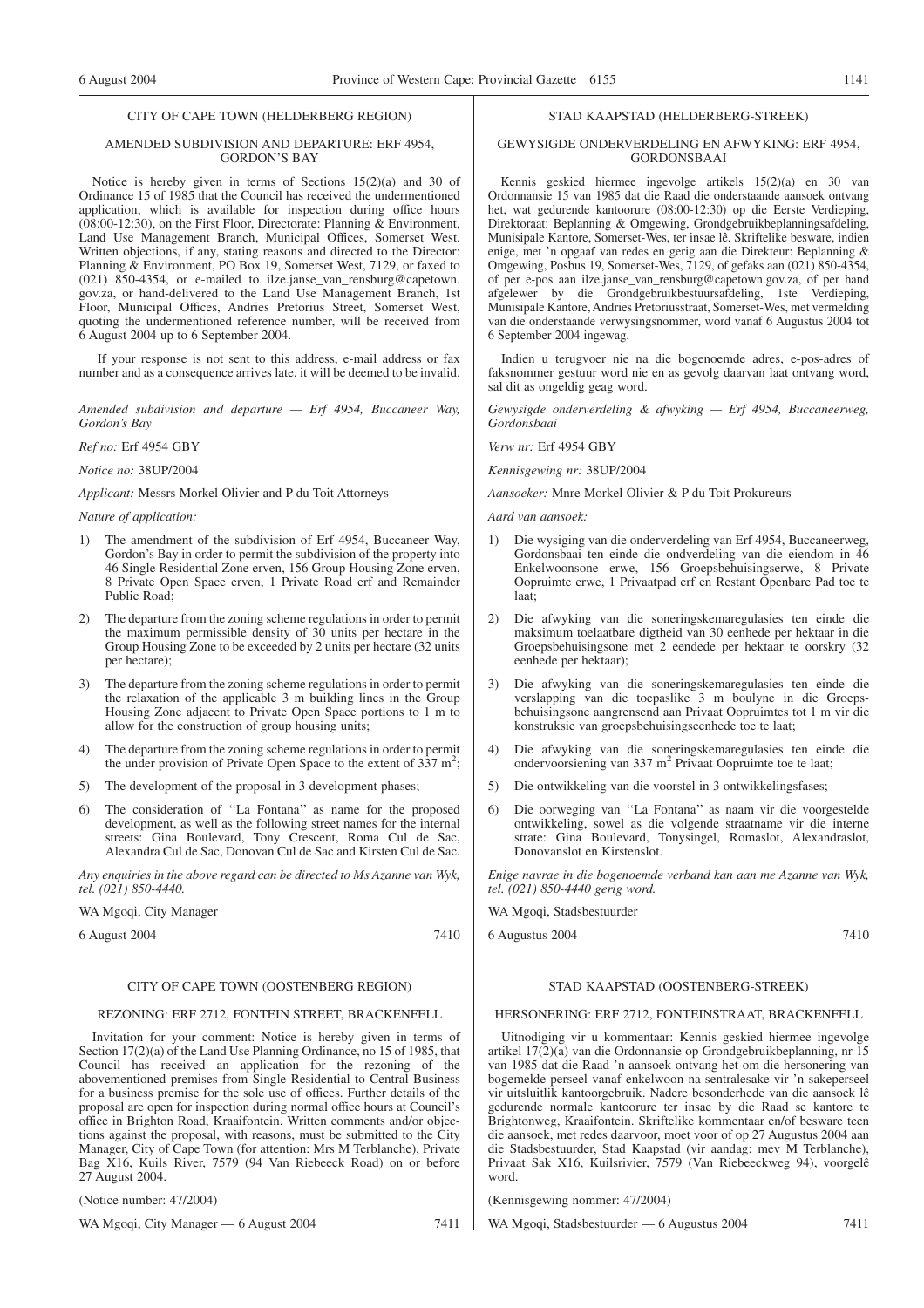# CITY OF CAPE TOWN (OOSTENBERG REGION) REZONING, SUBDIVISION, APPROVAL OF THE SITE DEVELOPMENT PLAN, LANDSCAPING PLAN, FINISHING SCHEDULE, HOUSE TYPES AND CONSTITUTION AS WELL AS STREET NAMES: REMAINDER OF ERF 4, MOSSELBANK STREET, KRAAIFONTEIN

Notice is hereby given that Council has received the following application:

— for the *rezoning* of the Remainder of Erf 4, Mosselbank Street, Kraaifontein from Agricultural Zone I to Subdivisional Area in terms of Section 17(1) of the Land Use Planning Ordinance, nr 15 of 1985;

— for the subsequent *subdivision* in terms of Section 24(1) of the Land Use Planning Ordinance, nr 15 of 1985 of the Remainder of Erf 4, Mosselbank Street, Kraaifontein into 151 portions and a remainder road;

That for the purposes of Section 22(3) the following *zonings* as defined in the Section 8 Scheme Regulations be allocated to:

Portions 1-64: Residential zone I (dwelling-house)

Portions 65-150: Residential zone II (group house)

Portion 151: Open space zone I (public open space)

Remainder road: Transport zone II (public road);

— for the *approval of the site development plan* dated May 2004, *landscaping plan* dated May 2004, *finishing schedule, house types and constitution*;

— for the approval of the undermentioned *street names* in terms of Section 129 of the Municipal Ordinance, nr 20 of 1974, viz: Rascke Street / Astrid Street / Talani Street / Inga Close / Elbe Close / Dante Close / Eaton Crescent / Antribe Street / Sita Street / Kurze Street

Further details of the proposal are open for inspection during normal office hours at Council's offices in Brighton Road, Kraaifontein. Written comments and/or objections against the proposal, with reasons, must be submitted to The City Manager, City of Cape Town (for attention: Mr CSJ Louw), Private Bag X16, Kuils River, 7579 (94 Van Riebeeck Road) on or before 27 August 2004.

(Notice number: 48/2004)

WA Mgoqi, City Manager

6 August 2004 7412

## CITY OF CAPE TOWN

## SOUTH PENINSULA REGION

#### CLOSING OF PORTION OF PUBLIC PLACE ADJOINING ERVEN 14030 AND 14031 FISH HOEK

Notice is hereby given in terms of Section 6(1) of the By-law Relating to the Management and Administration of the City of Cape Town's Immovable Property, that the portion of Public Place adjoining Erven 14030 and 14031 Fish Hoek, as shown on Plan LT 431, has been closed. (S/14519/1 v1 p.142)

Dr Wallace Mgoqi, City Manager, City of Cape Town: South Peninsula Region, 3 Victoria Road, Plumstead

(S14/3/6/1/2/58/35/4031)

6 August 2004 7413

# STAD KAAPSTAD (OOSTENBERG-STREEK)

HERSONERING, ONDERVERDELING, GOEDKEURING VAN DIE TERREINONTWIKKELINGS- EN TERREINVERFRAAIINGSSPLAN, AFWERKINGSKEDULE, HUISTIPES, GRONDWET ASOOK STRAAT-NAME: RESTANT VAN ERF 4, MOSSELBANKSTRAAT, KRAAIFONTEIN

Kennis geskied hiermee dat die Raad die volgende aansoek ontvang het:

- vir die *hersonering* van die restant van Erf 4, Mosselbankstraat, Kraaifontein vanaf landbousone 1 na onderverdelingsgebied ingevolge artikel 17(1) van die Ordonnansie op Grondgebruikbeplanning, nr 15 van 1985;
- vir die daaropeenvolgende *onderverdeling* ingevolge artikel 24(1) van die Ordonnansie op Grondgebruikbeplanning, nr 15 van 1985 van die restant van Erf 4, Mosselbankstraat, Kraaifontein, in 151 gedeeltes en 'n restant pad;

Dat vir die doeleindes van artikel 22(3) die volgende *sonerings* soos uiteengesit in die artikel 8-skemaregulasies, toegeken word:

Gedeeltes 1-64: Residensiëlesone I (woonhuis)

Gedeeltes 65-150: Residensiëlesone II (groephuis)

Gedeelte 151: Oopruimtesone I (openbare oopruimte)

Restant pad: Vervoersone II (openbare pad);

- vir die goedkeuring van die *terreinontwikkelingsplan* gedateer Mei 2004, terreinverfraaiingsplan gedateer Mei 2004, *afwerkingskedule, huistipes en grondwet*;
- vir die goedkeuring van die onderstaande *straatname* ingevolge artikel 129 van die Munisipale Ordonnansie, nr 20 van 1974, nl. Rasckestraat / Astridstraat / Talanistraat / Ingaslot / Elbeslot / Danteslot / Eatonsingel / Antribestraat / Sitastraat / Kurzestraat

Nadere besonderhede van die aansoek lê gedurende normale kantoorure ter insae by die Raad se kantore te Brightonweg, Kraaifontein. Skriftelike kommentaar en/of besware teen die aansoek, met redes daarvoor, moet voor of op 27 Augustus 2004 aan Die Stadsbestuurder, Stad Kaapstad (vir aandag: mnr CSJ Louw), Privaat Sak X16, Kuilsrivier, 7579 (Van Riebeeckweg 94), voorgelê word.

(Kennisgewing nommer: 48/2004)

WA Mgoqi, Stadsbestuurder

6 Augustus 2004 7412

# STAD KAAPSTAD

## SUIDSKIEREILAND STREEK

SLUITING VAN GEDEELTE VAN OPENBARE PLEK AANGRENSENDE ERWE 14030 EN 14031 VISHOEK

Kennis geskied hiermee ingevolge artikel 6(1) van die Verordening met Betrekking tot die Bestuur en Administrasie van die Stad Kaapstad se Onroerende Eiendom dat die gedeelte van Openbare Plek aangrensende Erwe 14030 en 14031 Vishoek, wat op Plan LT 431 aangetoon word, gesluit is. (S/14519/1 v1 p.142)

Dr Wallace Mgoqi, Stadsbestuurder, Stad Kaapstad: Suidskiereiland Streek, Victoriaweg 3, Plumstead

(S14/3/6/1/2/58/35/4031)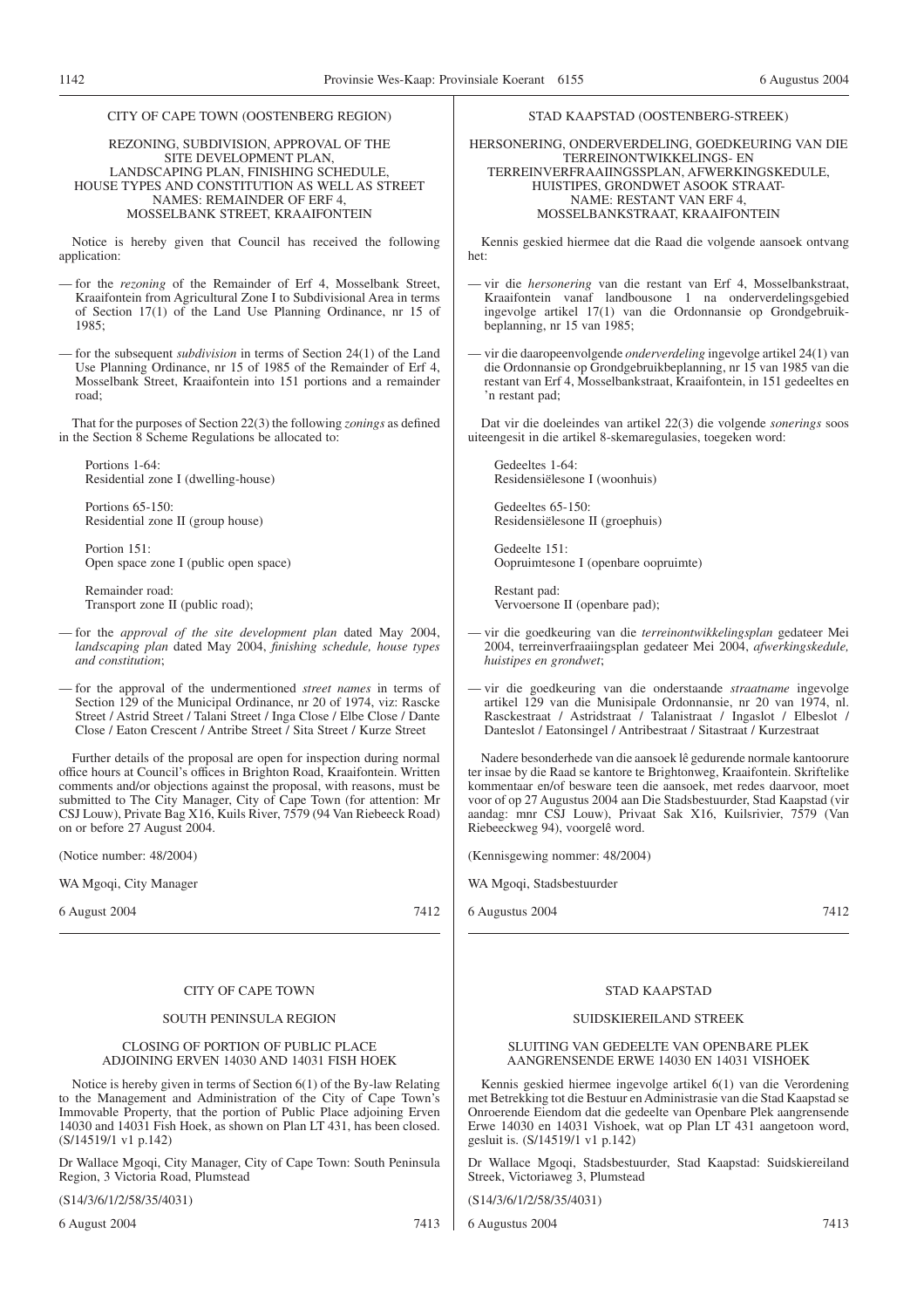#### CITY OF CAPE TOWN (SOUTH PENINSULA REGION)

#### AMENDMENT OF RESTRICTIVE TITLE CONDITION AND DEPARTURES: ERF 2381, LLANDUDNO

(1) Notice is hereby given in terms of Section 3(6) of the Removal of Restrictions Act, Act 84 of 1967 that the undermentioned application is being considered:

*Applicant:* Tommy Brummer (on behalf of Jamrozinski Trust)

*Nature of application:* Amendment of restrictive title condition applicable to Erf 2381, 38 Fishermans Bend, Llandudno to allow the owner to regularise the following encroachments applicable to the dwelling on the property:

- (a) retaining walls and Koi pond wall which encroach the west lateral building line of 1,57 m,
- (b) steps, a service yard, a vacuum/-meter room, supporting structures and an elevated garden which encroach the 6,3 m street building line;
- (c) screen walls which encroach the 3,15 m rear building line.

Details are available for inspection from 08:00-12:30 at the City of Cape Town, 1st Floor, Victoria Road, Plumstead 7800 (tel. (021) 710-8202) and at the Hout Bay libraries. Details are also available for inspection at the Provincial Administration of the Western Cape, Land Development Management, 27 Wale Street, Cape Town (Room 601) from 8:00-12:30 and 13:00 to 15:30 (tel. (021) 483-4372). Any objections in respect of the removal of restriction, with full reasons, should be lodged in writing at the office of the abovementioned Director; Land Development Management, Private Bag X9086, Cape Town, 8000 with a copy to the abovementioned local authority on or before 3 September 2004, quoting the above Act and the objector/s erf number.

(2) Notice is hereby given in terms of Section 15(2)(a) of the Land Use Planning Ordinance 15 of 1985 that the undermentioned application is being considered:

*Nature of application:* Proposed zoning scheme departures to permit the:

- (i) height restriction from 8 m to 8,9 m;
- (ii) street building line from 3,5 m to 3 m;
- (iii) eastern lateral building line (level 4 to 5) from 4 m and 7,2 m respectively, to 3,5 m and
- (iv) western lateral building line (level 5) from 5,7 m to 3,5 m
- *Ref:* LUM/33/2381

Opportunity is given for public participation in respect of proposals under consideration by the Council. Any comment or objection together with reasons, must be lodged in writing, preferably by registered mail, with reference quoted, to the City Manager, Private Bag X5, Plumstead, 7801 or forwarded to fax (021) 710-8283 (M Barnes) by no later than 3 September 2004.

In terms of Section 21(4) of the Municipal Systems Act, Act 32 of 2000 any person who cannot write may come during office hours to the above office and will be assisted to transcribe his/hers comment or representations.

WA Mgoqi, City Manager

6 August 2004 7414

#### DRAKENSTEIN MUNICIPALITY

#### CLOSING OF PORTION OF PUBLIC ROAD ADJACENT TO ERF 11351 PAARL

Notice is hereby given in terms of Section 137(1) of Municipal Ordinance No 20 of 1974 that a portion of Public Road adjacent to Erf 11351 Paarl is closed. (S/8952/194 V3 p.11)

JJH Carstens, Municipal Manager

15/4/1 (11351) P 6 August 2004 7415

#### STAD KAAPSTAD (SUIDSKIEREILAND-STREEK)

#### WYSIGING VAN BEPERKENDE TITELVOORWAARDE EN AFWYKINGS: ERF 2381, LLANDUDNO

(1) Kennis geskied hiermee ingevolge artikel 3(6) van die Wet op Opheffing van Beperkings, Wet 84 van 1967 dat die onderstaande aansoek oorweeg word:

*Aansoeker:* Tommy Brummer (namens die Jamrozinski Trust)

*Aard van aansoek:* Wysiging van beperkende titelvoorwaarde van toepassing op Erf 2381, Fishermans Bend 38, Llandudno om die eienaar in staat te stel om die volgende oorskrydings van toepassing op die woning op die eiendom te regulariseer:

- (a) Keermure en Koi-damwal wat die westelike syboulyn van 1,57 m oorskry,
- b) Trappe, 'n dienswerf, 'n vakuum/-meterkamer, ondersteunende strukture en 'n verhoogde tuin wat die 6,3 m-straatboulyn oorskry;
- (c) Skermmure wat die 3,15 m-agterste boulyn oorskry.

Besonderhede is vanaf 08:00-12:30 ter insae beskikbaar by die Stad Kaapstad, 1ste Verdieping, Victoriaweg, Plumstead 7800 (tel. (021) 710-8202) en by die Houtbaai-biblioteke. Besonderhede is ook vanaf 08:00-12:30 en 13:00-15:30 (tel. (021) 483-4372 ter insae beskikbaar by die Provinsiale Administrasie van die Wes-Kaap, Grondontwikkelingsbestuur, Waalstraat 27, Kaapstad (Kamer 601). Enige besware teen die opheffing van beperking moet skriftelik, met redes, ingedien word by die kantoor van die bogenoemde direkteur: Grondontwikkelingsbestuur, Privaat Sak X9086, Kaapstad 8000, met 'n afskrif aan die bogenoemde plaaslike owerheid voor of op 3 September 2004, met vermelding van bogenoemde Wet en die beswaarmaker/s se erfnommer.

(2) Kennis geskied hiermee ingevolge artikel 15(2)(a) van die Ordonnansie op Grondgebruikbeplanning 15 van 1985 dat die onderstaande aansoek oorweeg word:

*Aard van aansoek:* Voorgestelde afwyking van die soneringskema om die volgende toe te laat:

- (i) Hoogtebeperking vanaf 8 m na 8,9 m;
- (ii) Straatboulyn vanaf 3,5 m na 3 m;
- (iii) Oostelike syboulyn (vlak 4 tot 5) onderskeidelik vanaf 4 m en 7,2 m, na 3,5 m en
- (iv) Westelike syboulyn (vlak 5) vanaf 5,7 m na 3,5 m

#### *Verw:* LUM/33/2381

Geleentheid word gebied vir openbare deelname ten opsigte van die voorstelle wat deur die Raad oorweeg word. Enige kommentaar of beswaar moet skriftelik, met redes en verwysing, verkieslik per aangetekende pos nie later nie as 3 September 2004 ingedien word by die Stadsbestuurder, Private Sak X5, Plumstead, 7801 of gefaks word na (021) 710-8283 (M Barnes).

Ingevolge artikel 21(4) van die Wet op Munisipale Stelsels, Wet 32 van 2000 kan enige persoon wat nie kan lees of skryf nie, gedurende kantoorure na bogenoemde kantoor kom waar hy/sy gehelp sal word om sy/haar kommentaar of vertoë neer te skryf.

WA Mgoqi, Stadsbestuurder

6 Augustus 2004 7414

#### DRAKENSTEIN MUNISIPALITEIT

#### SLUITING VAN GEDEELTE VAN OPENBARE STRAAT GRENSEND AAN ERF 11351 PAARL

Kennis geskied hiermee ingevolge Artikel 137(1) van die Munisipale Ordonnansie No 20 van 1974 dat 'n gedeelte van Openbare Straat grensend aan Erf 11351, Paarl gesluit is. (S/8952/194 V3 p.11)

JJH Carstens, Munisipale Bestuurder

15/4/1 (11351) P 6 Augustus 2004 7415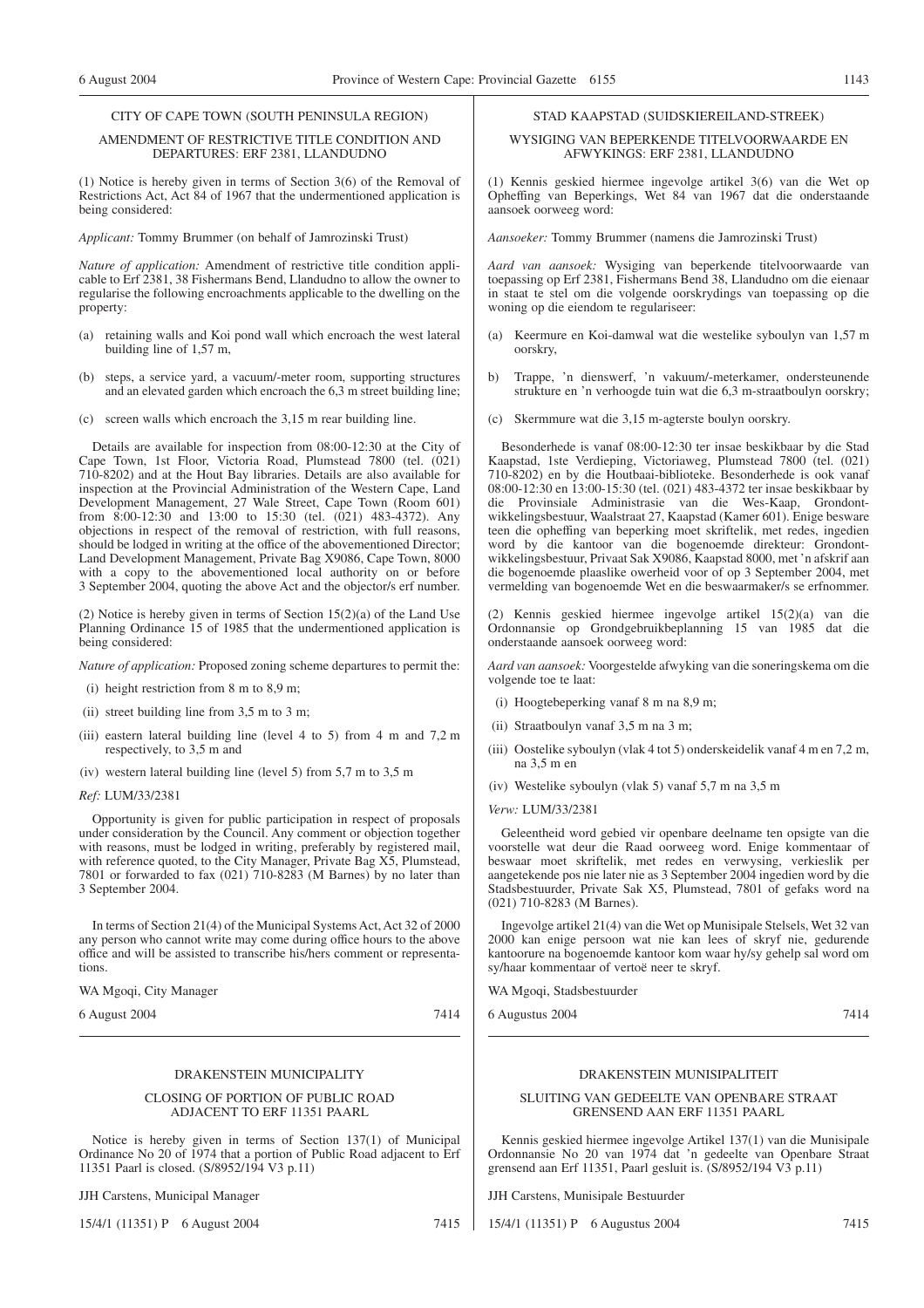# DRAKENSTEIN MUNICIPALITY

#### APPLICATION FOR TEMPORARY DEPARTURE: ERF 447, STOKERY ROAD, WELLINGTON

Notice is hereby given in terms of Section 15(1)(a)(ii) of the Land Use Planning Ordinance, 1985 (No 15 of 1985) that an application as set out below has been received and can be viewed during normal office hours at the office of the Head: Planning and Economic Development, Administrative Offices, Berg River Boulevard, Paarl (Telephone 021 807 6227);

*Property:* Erf 447, Wellington

*Applicant:* Mr P A Gerber

*Owner:* Mr P A Gerber

*Locality:* 43 Stokery Road, Wellington from where the property also gains access.

*Extent:* 1 212 m2

*Proposal:* Application for a temporary departure far the exhibition and selling of vehicles.

Motivated objections can be lodged in writing, to reach the undersigned by not later than Monday, 6 September 2004.

No late objections will be considered.

Persons who are unable to read or write, can submit their objection verbally at the Municipal Offices, Berg River Boulevard, Paarl, where they will be assisted by a staff member, to put their comment in writing.

J J H Carstens, Municipal Manager

15/4/1 (447) 6 August 2004 7416

## GEORGE MUNICIPALITY

#### NOTICE NO 211/2004

#### PROPOSED CONSOLIDATION, REZONING AND SUBDIVISION: ERVEN 16545 — 16548, c/o WELLINGTON AND ST. GEORGE STREETS, GEORGE

Notice is hereby given that Council has received the following application on the abovementioned properties:

- 1. The consolidation of erven 16545, 16546, 16547 and 16548 George;
- 2. The rezoning of the consolidated Erf in terms of section 17(2)a of Ordinance 15 of 1985 from Single Residential to General Residential (Grouphousing);
- 3. The subdivision in terms of section 24(2) of Ordinance 15 of 1985 into 8 Group Erven and a Private Road

Details of the proposal are available for inspection at the Council's office at Bloemhof Centre, York Street, George, during normal office hours, Monday to Fridays. Enquiries: Keith Meyer, Reference: Erf 16545, George.

Motivated objections, if any, must be lodged in writing with the Deputy Director: Planning, by not later than 06/09/2004.

Any person, who is unable to write, can submit their objection verbally to the Council's offices where they will be assisted by a staff member to put their comments in writing.

G W Louw, Acting Municipal Manager

Civic Centre, York Street, George, 6530

6 August 2004 7417

#### DRAKENSTEIN MUNISIPALITEIT

AANSOEK OM TYDELYKE AFWYKING: ERF 447, STOKERYWEG, WELLINGTON

Kennis geskied hiermee ingevolge Artikel 15(1)(a)(ii) van die Ordonnansie op Grondgebruiksbeplanning, 1985 (Nr 15 van 1985) dat 'n aansoek soos hieronder uiteengesit ontvang is en gedurende normale kantoorure ter insae is by die kantoor van die Hoof: Beplanning en Ekonomiese Ontwikkeling, Administratiewe Kantore, Bergrivier Boulevard, Paarl (Telefoon 021 807 6227):

*Eiendom:* Erf 447, Wellington

*Aansoeker:* Mnr P A Gerber

*Eienaar:* Mnr P A Gerber

*Ligging:* Stokeryweg 43, Wellington, vanwaar die eiendom ook toegang geniet.

*Grootte:* 1 212 m2

*Voorstel:* Aansoek om 'n tydelike afwykende gebruik vir die uitstal en verkoop van voertuie.

Gemotiveerde besware kan skriftelik by die ondergetekende ingedien word, teen nie later nie as Maandag, 6 September 2004.

Geen laat besware sal oorweeg word nie.

Indien 'n persoon nie kan lees of skryf nie, kan so 'n persoon sy kommentaar mondelings die Munisipale Kantore, Bergrivier Boulevard, Paarl, aflê, waar 'n personeellid sal help om sy kommentaar/vertoë op skrif te stel.

J J H Carstens, Munisipale Bestuurder

15/4/1 (447) 6 Augustus 2004 7416

#### MUNISIPALITEIT GEORGE

#### KENNISGEWING NR 211/2004

VOORGESTELDE KONSOLIDASIE, HERSONERING EN ONDERVERDELING: ERWE 16545 — 16548, h/v WELLINGTON-EN ST. GEORGESTRATE, GEORGE

Kennis geskied hiermee dat die Raad die volgende aansoek op bogenoemde eiendom ontvang het:

- 1. Die konsolidasie van erwe 16545, 16546, 16547 en 16548 George;
- 2. Die hersonering van die gekonsolideerde erf in terme van Artikel 17(2)a van Ordonnansie 15 van 1985 vanaf Enkelwoon na Algemene Woon (Groepbehuising);
- 3. Die onderverdeling in terme van Artikel 24(2) van Ordonnansie 15 van 1985 in 8 Groepserwe en 'n Privaat Pad.

Volledige besonderhede van die voorstel sal gedurende gewone kantoorure, Maandag tot Vrydag, ter insae wees by die Raad se kantoor te Bloemhofsentrum, Yorkstraat, George. Navrae: Keith Meyer, Verwysing: Erf 16545, George.

Gemotiveerde besware, indien enige, moet skriftelik by die Adjunk Direkteur: Beplanning ingedien word nie later nie as 06/09/2004.

Indien 'n persoon nie kan skryf nie, kan sodanige persoon sy kommentaar mondelings by die Raad se kantoor aflê waar 'n personeellid sal help om die kommentaar/vertoë op skrif te stel.

G W Louw, Waarnemende Munisipale Bestuurder

Burgersentrum, Yorkstraat, George, 6530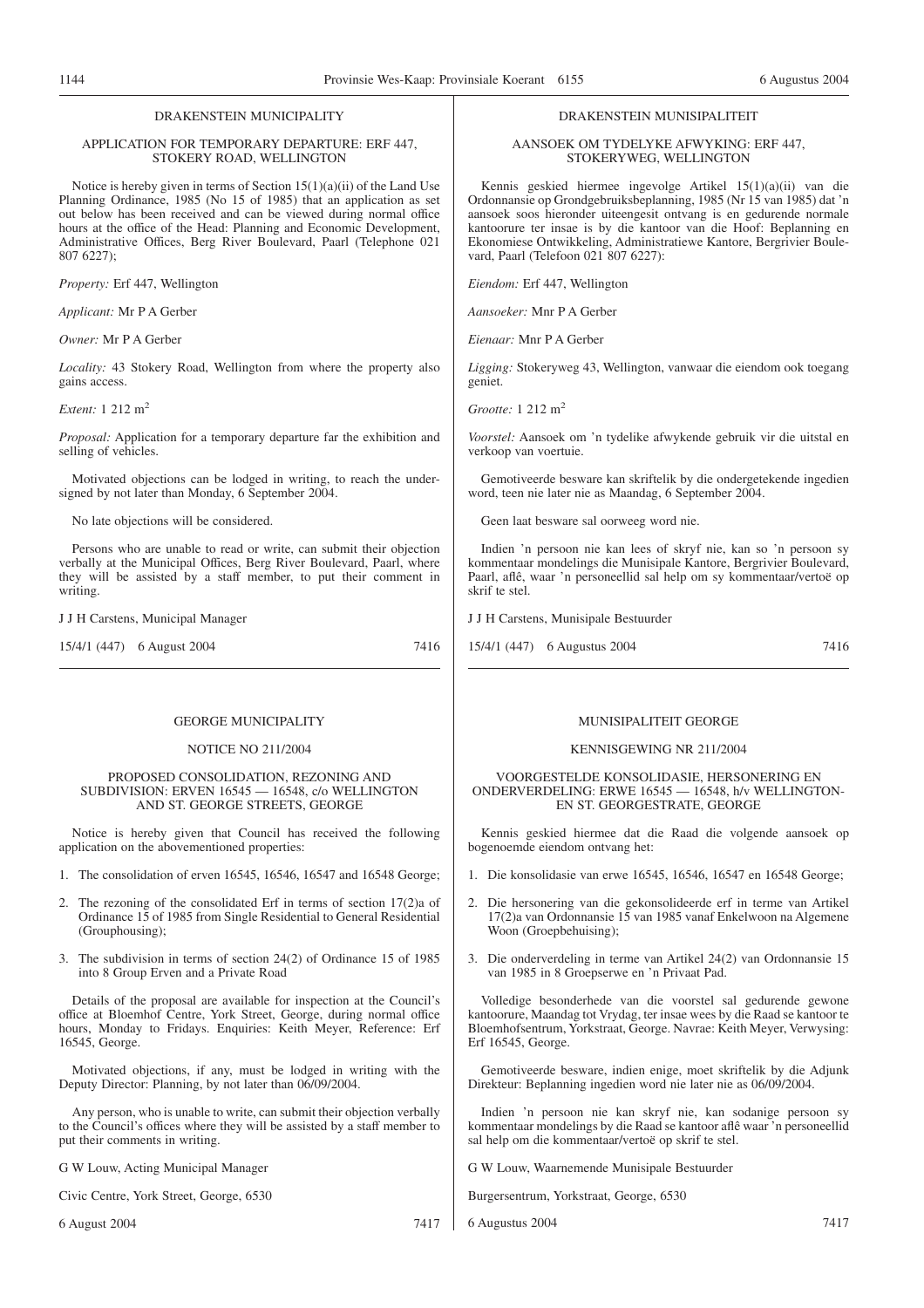#### GEORGE MUNICIPALITY

#### NOTICE NO 212/2004

#### PROPOSED SUBDIVISION: ERF 1034, 25 BERGVLIET ROAD, BLANCO

Notice is hereby given that Council has received an application for the subdivision of abovementioned property into 4 portions (Portion  $1 = 535$ )  $m^2$ , Portion 2 = 435 m<sup>2</sup>, Portion 3 = 424 m<sup>2</sup> and Portion 4 = 507 m<sup>2</sup>) in terms of Section 24(2) of Ordinance 15/1985.

Details of the proposal are available for inspection at the Council's office at Bloemhof Centre, York Street, George, during normal office hours, Monday to Fridays. Enquiries: Keith Meyer, Reference: Erf 1034, Blanco.

Motivated objections, if any, must be lodged in writing with the Deputy Director: Planning, by not later than 06/09/2004.

Any person, who is unable to write, can submit their objection verbally to the Council's offices where they will be assisted by a staff member to put their comments in writing.

G W Louw, Acting Municipal Manager, Civic Centre, York Street, George, 6530

6 August 2004 7418

# GEORGE MUNICIPALITY

#### NOTICE NO 210/2004

#### PROPOSED SUBDIVISION: ERF 987, 171 MITCHELL STREET, GEORGE

Notice is hereby given that Council has received an application for the subdivision of abovementioned property into 3 portions (Portion  $A = 431$ )  $m<sup>2</sup>$ , Portion B = 431 m<sup>2</sup> and Remainder = 556 m<sup>2</sup>) in terms of Section 24(2) of Ordinance 15/1985.

Details of the proposal are available for inspection at the Council's office at Bloemhof Centre, York Street, George, during normal office hours, Monday to Fridays. Enquiries: Keith Meyer, Reference: Erf 987, George.

Motivated objections, if any, must be lodged in writing with the Deputy Director: Planning, by not later than 06/09/2004.

Any person, who is unable to write, can submit their objection verbally to the Council's offices where they will be assisted by a staff member to put their comments in writing.

G W Louw, Acting Municipal Manager, Civic Centre, York Street, George, 6530

6 August 2004 7419

#### LANGEBERG MUNICIPALITY

#### PROPOSED REZONING OF ERF 2773 KERSHOUT STREET STILBAAI WEST

Notice is hereby given in terms of the provisions of Section 17(2)(a) of Ordinance 15 of 1985 that the Council received the following application for rezoning:

*Property:* Erf 2773, Kershout Street, Stilbaai West

*Proposal:* Rezoning of Erf 2773 from Residential I (single residential) to Residential II (duet)

*Applicant:* Dr. Piet Groenewald for Me H.M. van Staden

Details concerning the application are available at the office of the undersigned during office hours. Any objections to the proposed rezoning should be submitted in writing to the office of the undersigned not later than 6 September 2004.

People who cannot write can approach the office of the undersigned during normal office hours where the responsible official will assist you in putting your comments or objections in writing.

Municipal Manager

Langeberg Municipality, P.O. Box 2, Stilbaai, 6674

6 August 2004 7420

#### MUNISIPALITEIT GEORGE

#### KENNISGEWING NR 212/2004

#### VOORGESTELDE ONDERVERDELING: ERF 1034, BERGVLIETWEG 25, BLANCO

Kennis geskied hiermee dat die Raad die volgende aansoek ontvang het vir die onderverdeling van bogenoemde eiendom in 4 gedeeltes (Gedeelte  $1 = 535 \text{ m}^2$ , Gedeelte  $2 = 435 \text{ m}^2$ , Gedeelte  $3 = 424 \text{ m}^2$  en Gedeelte  $4 = 507$  m<sup>2</sup>), in terme van Artikel 24(2) van die Ordonnansie 15/1985.

Volledige besonderhede van die voorstel sal gedurende gewone kantoorure, Maandag tot Vrydag, ter insae wees by die Raad se kantoor te Bloemhofsentrum, Yorkstraat, George. Navrae: Keith Meyer, Verwysing: Erf 1034, Blanco.

Gemotiveerde besware, indien enige, moet skriftelik by die Adjunk Direkteur: Beplanning ingedien word nie later nie as 06/09/2004.

Indien 'n persoon nie kan skryf nie, kan sodanige persoon sy kommentaar mondelings by die Raad se kantoor aflê waar 'n persooneellid sal help om die kommentaar/vertoë op skrif te stel.

G W Louw, Waarnemende Munisipale Bestuurder, Burgersentrum, Yorkstraat, George, 6530

6 Augustus 2004 7418

#### MUNISIPALITEIT GEORGE

#### KENNISGEWING NR 210/2004

#### VOORGESTELDE ONDERVERDELING ERF 987, MITCHELLSTRAAT 171, GEORGE

Kennis geskied hiermee dat die Raad die volgende aansoek ontvang het, vir die onderverdeling van bogenoemde eiendom in 3 gedeeltes (Gedeelte A = 431 m<sup>2</sup>, Gedeelte B = 431 m<sup>2</sup> en Restant = 566 m<sup>2</sup>), in terme van Artikel 24(2) van die Ordonnansie 15/1985.

Volledige besonderhede van die voorstel sal gedurende gewone kantoorure, Maandag tot Vrydag, ter insae wees by die Raad se kantoor te Bloemhofsentrum, Yorkstraat, George. Navrae: Keith Meyer, Verwysing: Erf 987, George.

Gemotiveerde besware, indien enige, moet skriftelik by die Adjunk Direkteur: Beplanning ingedien word nie later nie as 06/09/2004.

Indien 'n persoon nie kan skryf nie, kan sodanige persoon sy kommentaar mondelings by die Raad se kantoor aflê waar 'n persooneellid sal help om die kommentaar/vertoë op skrif te stel.

G W Louw, Waarnemende Munisipale Bestuurder, Burgersentrum, Yorkstraat, George, 6530

6 Augustus 2004 7419

#### LANGEBERG MUNISIPALITEIT

## VOORGESTELDE HERSONERING VAN ERF 2773 KERSHOUTSTRAAT 2773 STILBAAI-WES

Kennis geskied hiermee ingevolge die bepalings van Artikel 17(2)(a) van Ordonnansie 15 van 1985 dat die Langeberg Raad die volgende aansoek om hersonering ontvang het:

*Eiendomsbeskrywing:* Erf 2773, Kershoutstraat, Stilbaai-Wes

*Aansoek:* Hersonering van Erf 2773 vanaf Residensieel I (enkelwoon) na Residensieel II (duet)

*Applikant:* Dr. Piet Groenewald namens Me. H.M. van Staden.

Besonderhede rakende die aansoek is ter insae by die kantoor van die ondergetekende gedurende kantoorure. Enige besware teen die voorgenome hersonering moet skriftelik gerig word om die ondergetekende te bereik nie later as 6 September 2004.

Persone wat nie kan skryf nie, kan die onderstaande kantoor nader tydens sy normale kantoorure waar die betrokke amptenaar u sal help om u kommentaar of besware op skrif te stel.

#### Munisipale Bestuurder

Langeberg Munisipaliteit, Posbus 2, Stilbaai, 6674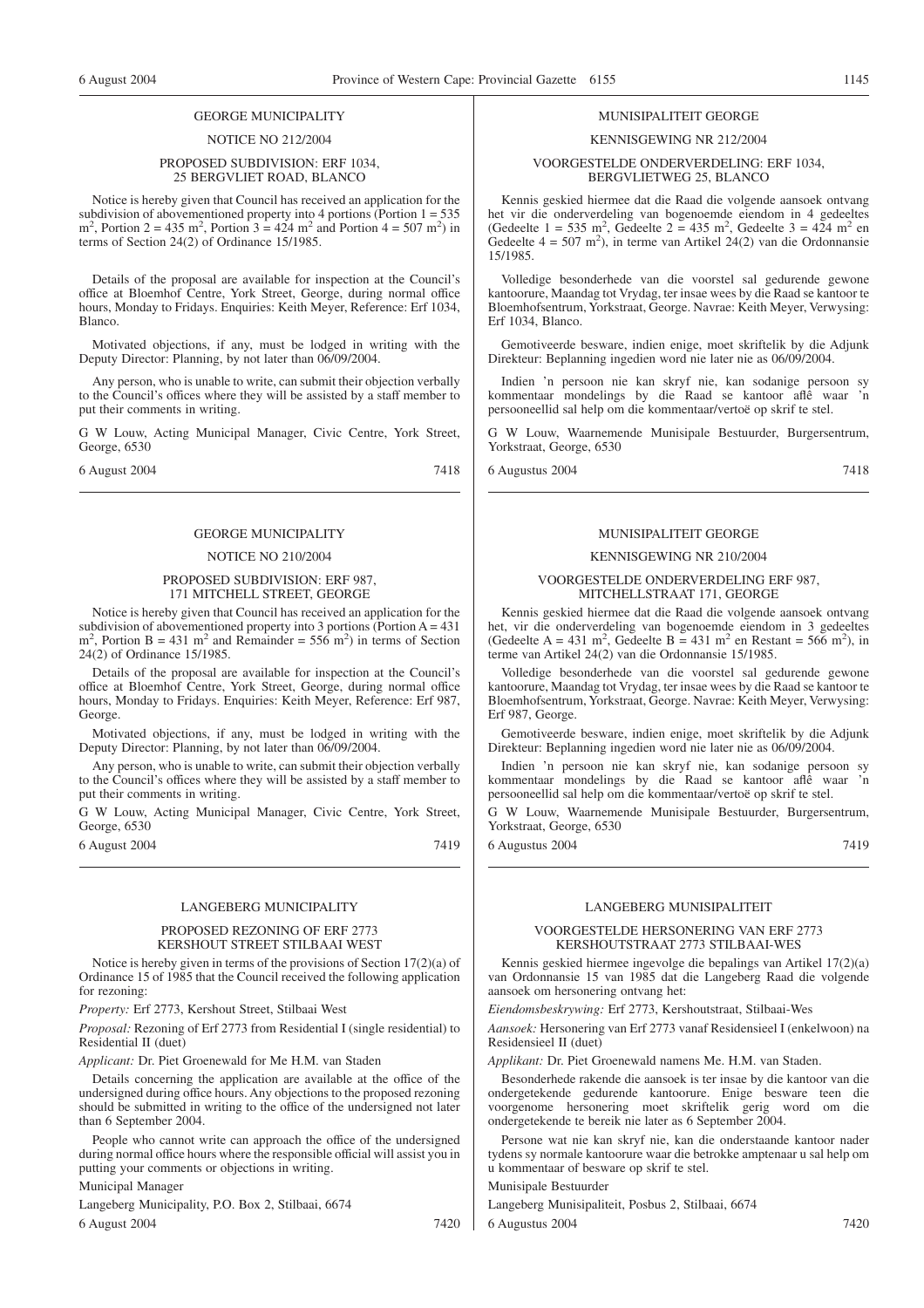# LANGEBERG MUNICIPALITY

#### PROPOSED REZONING AND SUBDIVISION OF ERF 644, VAN RIEBEECK STREET, STILBAAI

Notice is hereby given in terms of the Sections 17(2)a and 24(2) of Ordinance 15 of 1985 that the Langeberg Council has received the following application on the abovementioned property:

*Property:* Erf 644, Van Riebeeck Street, Stilbaai

*Proposal:* Application is made for the subdivision of Erf 644 into a Portion A ( $928 \text{ m}^2$ ) and a Remainder (883 m<sup>2</sup>) as well as for the rezoning of this erf from Residential I (single residential) to Residential II (duet).

*Applicant:* Dr. Piet Groenewald for Mr. J. Marais

Details concerning the application are available at the office of the undersigned during office hours. Any objections, to the proposed application should be submitted in writing to the office of the undersigned before 6 September 2004.

People who cannot write can approach the office of the undersigned during normal office hours where the responsible official will assist you in putting your comments or objections in writing.

Municipal Manager

Langeberg Municipality, P.O. Box 2, Stilbaai, 6674

6 August 2004 7421

#### MOSSEL BAY MUNICIPALITY

ORDINANCE ON LAND USE PLANNING, 1985 (ORD. 15 OF 1985)

#### LOCAL GOVERNMENT ACT: MUNICIPAL SYSTEMS, 2000 (ACT 32 OF 2000) ERF 5745, DANA BAY

#### PROPOSED REZONING AND DEPARTURE

It is hereby notified in terms of Sections 17 and 15 of the above Ordinance that the undermentioned application has been received by the Municipal Manager and is open to inspection at the Department: Town Planning; 4th floor; Montagu Street, Mossel Bay. Any objections, with full reasons therefor, should be lodged in writing to the Municipal Manager, P.O. Box 25, Mossel Bay, 6500 on or before Monday, 6 September 2004 quoting the above Ordinance and objector's erf number. In cases where comments are not received in time, the application will be processed and late comments be ignored. In terms of Section 21(4) of the Local Government Act: Municipal Systems, 2000 (Act 32 of 2000) notice is hereby given that people who cannot write can approach any one of the five Customer Care Managers of Council at Mossel Bay, D'Almeida, Kwanonqaba, Hartenbos and Great Brak River respectively whom will assist you in putting your comments or objections in writing.

| Applicant |
|-----------|
|           |

#### *Applicant Nature of Application*

Formaplan, Town and Regional Planners Rezoning from Single Residential to Local Business and a departure to enable the erf to be used for shops as well as a restaurant and office purposes.

File Reference: 15/16/1/5

C. Zietsman, Municipal Manager

6 August 2004 7422

#### LANGEBERG MUNISIPALITEIT

VOORGESTELDE ONDERVERDELING EN HERSONERING VAN ERF 644, VAN RIEBEEKSTRAAT, STILBAAI-WES

Kennis geskied hiermee ingevolge Artikels 17(2)a en 24(2) van Ordonnansie 15 van 1985 dat die Langeberg Raad die volgende aansoek op bogenoemde eiendom ontvang het:

*Eiendomsbeskrywing:* Erf 644, Van Riebeeckstraat, Stibaai-Wes

*Aansoek:* Aansoek word gedoen vir die onderverdeling van Erf 644 in 'n Gedeelte A (928 m<sup>2</sup>) en 'n Restant (883 m<sup>2</sup>) sowel as vir die hersonering van hierdie erf vanaf Residensieel I (enkelwoon) na Residensieel II (duet).

*Applikant:* Dr. Piet Groenewald namens Mnr. J. Marias

Besonderhede rakende die aansoek is ter insae by die kantoor van die ondergetekende gedurende kantoorure. Enige besware teen die voorgename aansoek moet skriftelik gerig word om die ondergetekende te bereik voor 6 September 2004.

Persone wat nie kan skryf nie, kan die onderstaande kantoor nader tydens sy normale kantoorure waar die betrokke amptenaar u sal help om u kommantaar of besware op skrif te stel.

Munisipale Bestuurder

Langeberg Munisipaliteit, Posbus 2, Stilbaai, 6674

6 Augustus 2004 7421

#### MOSSELBAAI MUNISIPALITEIT

ORDONNANSIE OP GRONDGEBRUIKBEPLANNING, 1985 (ORD. 15 VAN 1985)

WET OP PLAASLIKE REGERING: MUNISIPALE STELSELS, 2000 (WET 32 VAN 2000) ERF 5745, DANABAAI

#### VOORGESTELDE HERSONERING EN AFWYKING

Kragtens Artikels 17 en 15 van die bostaande Ordonnansie word hiermee kennis gegee dat die onderstaande aansoek deur die Munisipale Bestuurder ontvang is en ter insae lê by die Departement: Stadsbeplanning; 4de vloer, Montagustraat, Mosselbaai. Enige besware met volledige redes daarvoor, moet skriftelik by die Munisipale Bestuurder, Posbus 25, Mosselbaai, 6500 ingedien word op of voor Maandag, 6 September 2004 met vermelding van bogenoemde Ordonnansie en Beswaarmaker se erfnommer. In gevalle waar kommentaar nie betyds ontvang word nie, sal daar voortgegaan word met die prosessering van die aansoek en laat kommentaar geïgnoreer word. Ingevolge Artikel 21 (4) van die Wet op Plaaslike Regering: Munisipale Stelsels, 2000 (Wet 32 van 2000) word kennis gegee dat persone wat nie kan skryf nie enige van die vyf Klantediensbestuurders van die Raad te Mosselbaai, D'Almeida, Kwanonqaba, Hartenbos en Groot Brakrivier onderskeidelik nader vir hulpverlening om u kommentaar of besware op skrif te stel.

*Aansoeker Aard van Aansoek*

Formaplan, Stads en Streeksbeplanners

Hersonering van Enkel Residensiële na Lokale Sake en Afwyking om die erf ook vir 'n restaurant en kantore te gebruik.

Lêer Verwysing: 15/4/16/1/5

C. Zietsman, Munisipale Bestuurder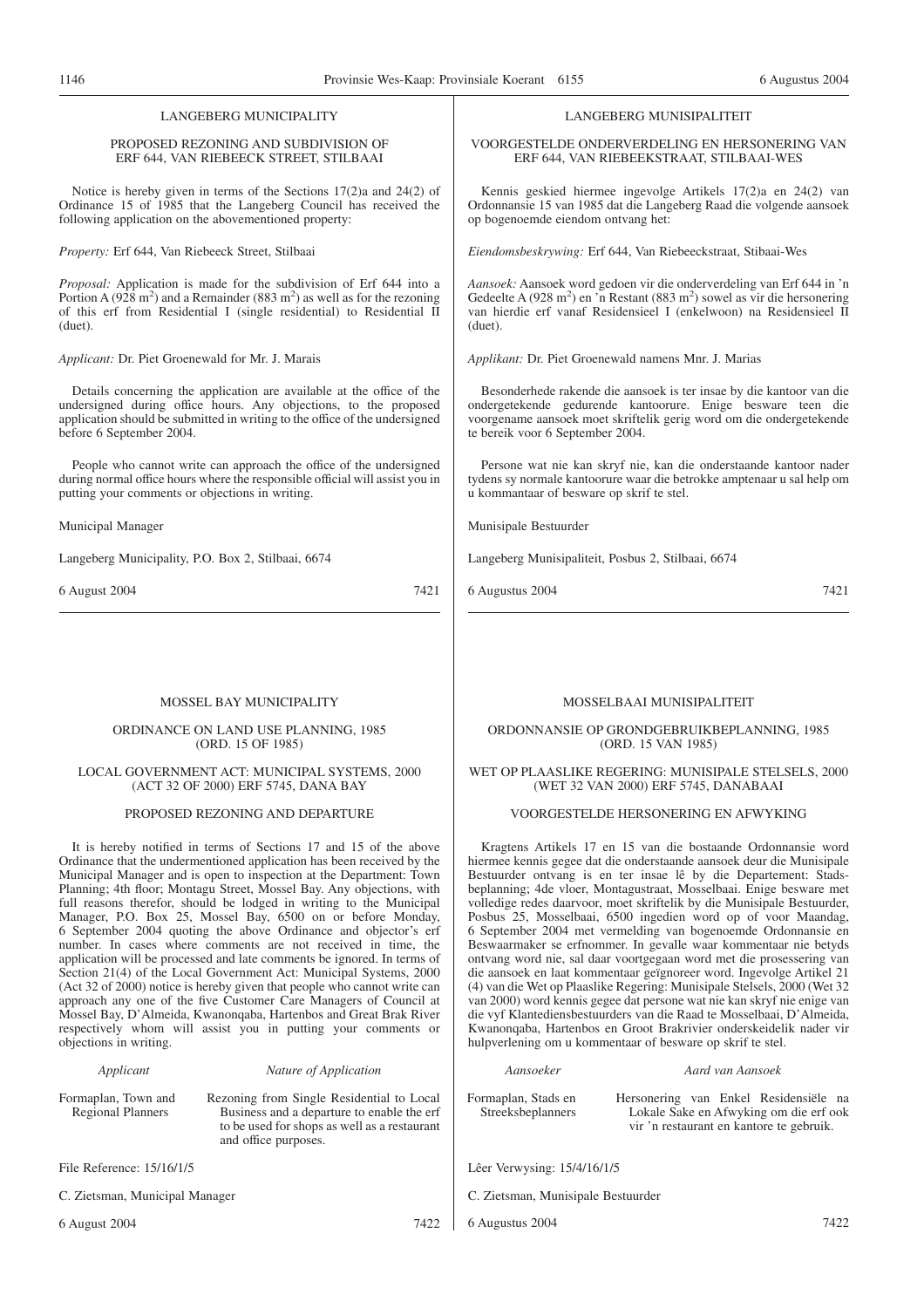#### MOSSEL BAY MUNICIPALITY

ORDINANCE ON LAND USE PLANNING, 1985 (ORD. 15 OF 1985)

#### LOCAL GOVERMENT ACT: MUNICIPAL SYSTEMS, 2000 (ACT 32 OF 2000)

#### REMAINDER OF PORTION 4 OF THE FARM RHEEBOKSFONTEIN 142 PROPOSED SUBDIVISION

It is hereby notified in terms of Section 24 of the above Ordinance that the undermentioned application has been received by the Municipal Manager and is open to inspection at the Department: Townplanning; 4th floor; Montagu Street, Mossel Bay. Any objections, with full reasons therefor, should be lodged in writing to the Municipal Manager, P.O. Box 24, Mossel Bay, 6500 on or before Monday, 6 September 2004 quoting the above Ordinance and objector's erf number. In terms of Section 21(4) of the Local Goverment Act: Municipal Systems, 2000 (Act 32 of 2000) notice is hereby given that people who cannot write can approach any one of the five Customer Care Managers of Council at Mossel Bay, D'Almeida, Kwanonqaba, Hartenbos and Great Brak River respectively whom will assist you in putting your comments or objections in writting.

Reebokrif

*Applicant Nature of Application* Subdivision of the property to enable the

development of phases 4, 5, and 6 of

Formaplan, Town and Regional Planners

File Reference: 15/4/39/2

C. Zietsman, Municipal Manager

6 August 2004 7423

#### MOSSELBAAI MUNISIPALITEIT

ORDONNANSIE OP GRONDGEBRUIKBEPLANNING, 1985 (ORD. 15 VAN 1985)

#### WET OP PLAASLIKE REGERING: MUNISIPALE STELSELS, 2000 (WET 32 VAN 2000)

#### RESTANT VAN GEDEELTE 4 VAN DIE PLAAS RHEEBOKSFONTEIN 142: VOORGESTELDE ONDERVERDELING

Kragtens Artikel 24 van die bostaande Ordonnansie word hiermee kennis gegee dat die onderstaande aansoek deur die Munisipale Bestuurder ontvang is en ter insae lê by die Departement: Stadsbeplanning; 4de vloer, Montagustraat, Mosselbaai. Enige besware met volledige redes daarvoor, moet skriftelik by die Munisipale Bestuurder, Posbus 25, Mosselbaai, 6500 ingedien word op of voor Maandag, 6 September 2004 met vermelding van bogenoemde Ordonnansie en Beswaarmaker se erfnommer. lngevolge Artikel 21(4) van die Wet op Plaaslike Regering: Munisipale Stelsels, 2000 (Wet 32 van 2000) word kennis gegee dat persone wat nie kan skryf nie enige van die vyf Klantediensbestuurders van die Raad te Mosselbaai, D'Almeida, Kwanonqaba, Hartenbos en Groot Brakrivier onderskeidelik nader vir hulpverlening om u kommentaar of besware op skrif te stel.

*Aansoeker Aard van Aansoek* Formaplan, Stads- en Streeksbeplanners Onderverdeling van eiendom, vir die ontwikkeling van fases 4, 5 en 6 van Reebokrif

Lêer Verwysing: B15/4/39/2

C. Zietsman, Munisipale Bestuurder

6 Augustus 2004 7423

## MOSSEL BAY MUNICIPALITY

#### ORDINANCE ON LAND USE PLANNING, 1985 (ORD. 15 OF 1985)

#### LOCAL GOVERMENT ACT: MUNICIPAL SYSTEMS, 2000 (ACT 32 OF 2000)

## ERF 4312, BEACH BOULEVARD, DIAZ BEACH

#### PROPOSED REZONING

It is hereby notified in terms of Section 17 of the above Ordinance that the undermentioned application has been received by the Municipal Manager and is open to inspection at the Department: Townplanning; 4th floor; Montagu Street, Mossel Bay. Any objections, with full reasons therefor, should be lodged in writing to the Municipal Manager, P.O. Box 24, Mossel Bay, 6500 on or before Monday, 6 September 2004 quoting the above Ordinance and objector's erf number. In terms of Section 21(4) of the Local Goverment Act: Municipal Systems, 2000 (Act 32 of 2004) notice is hereby given that people who cannot write can approach any one of the five Customer Care Manager of Council at Mossel Bay, D'Almeida, Kwanonqaba, Hartenbos and Great Brak River respectively whom will assist you in putting your comments or objections in writing.

|  | Applicant |  |
|--|-----------|--|
|  |           |  |

#### *Applicant Nature of Application*

Langbridge, Smith Associates

Rezoning of erf 4312 from ''Business I'' to ''General Residential'', to enable the construction of flats

File Reference: BS 37

C. Zietsman, Municipal Manager

6 August 2004 7424

# WET OP PLAASLIKE REGERING: MUNISIPALE STELSELS, 2000

# (WET 32 VAN 2000) ERF 4312, BEACH BOULEVARD, DIAZSTRAND

MOSSELBAAI MUNISIPALITEIT ORDONNANSIE OP GRONDGEBRUIKBEPLANNING, 1985 (ORD. 15 VAN 1985)

#### VOORGESTELDE HERSONERING

Kragtens Artikel 17 van die bostaande Ordonnansie word hiermee kennis gegee dat die onderstaande aansoek deur die Munisipale Bestuurder ontvang is en ter insae lê by die Departement: Stadsbeplanning; 4de vloer, Montagustraat, Mosselbaai. Enige besware met volledige redes daarvoor, moet skriftelik by die Munisipale Bestuurder, Posbus 25, Mosselbaai, 6500 ingedien word op of voor Maandag, 6 September 2004 met vermelding van bogenoemde Ordonnansie en Beswaarmaker se erfnommer. Ingevolge Artikel 21(4) van die Wet op Plaaslike Regering: Munisipale Stelsels, 2000 (Wet 32 van 2000) word kennis gegee dat persone wat nie kan skryf nie enige van die vyf Klantediensbestuurders van die Raad te Mosselbaai, D'Almeida, Kwanonqaba, Hartenbos en Groot Brakrivier onderskeidelik nader vir hulpverlening om u kommentaar of besware op skrif te stel.

#### *Aansoeker Aard van Aansoek*

Langbridge, Smith Associates

Hersonering van erf 4312 van ''Sake I'' na ''Algemene Woon'' vir die oprigting van woonstelle.

Lêer Verwysing: BS 37

- C. Zietsman, Munisipale Bestuurder
- 6 Augustus 2004 7424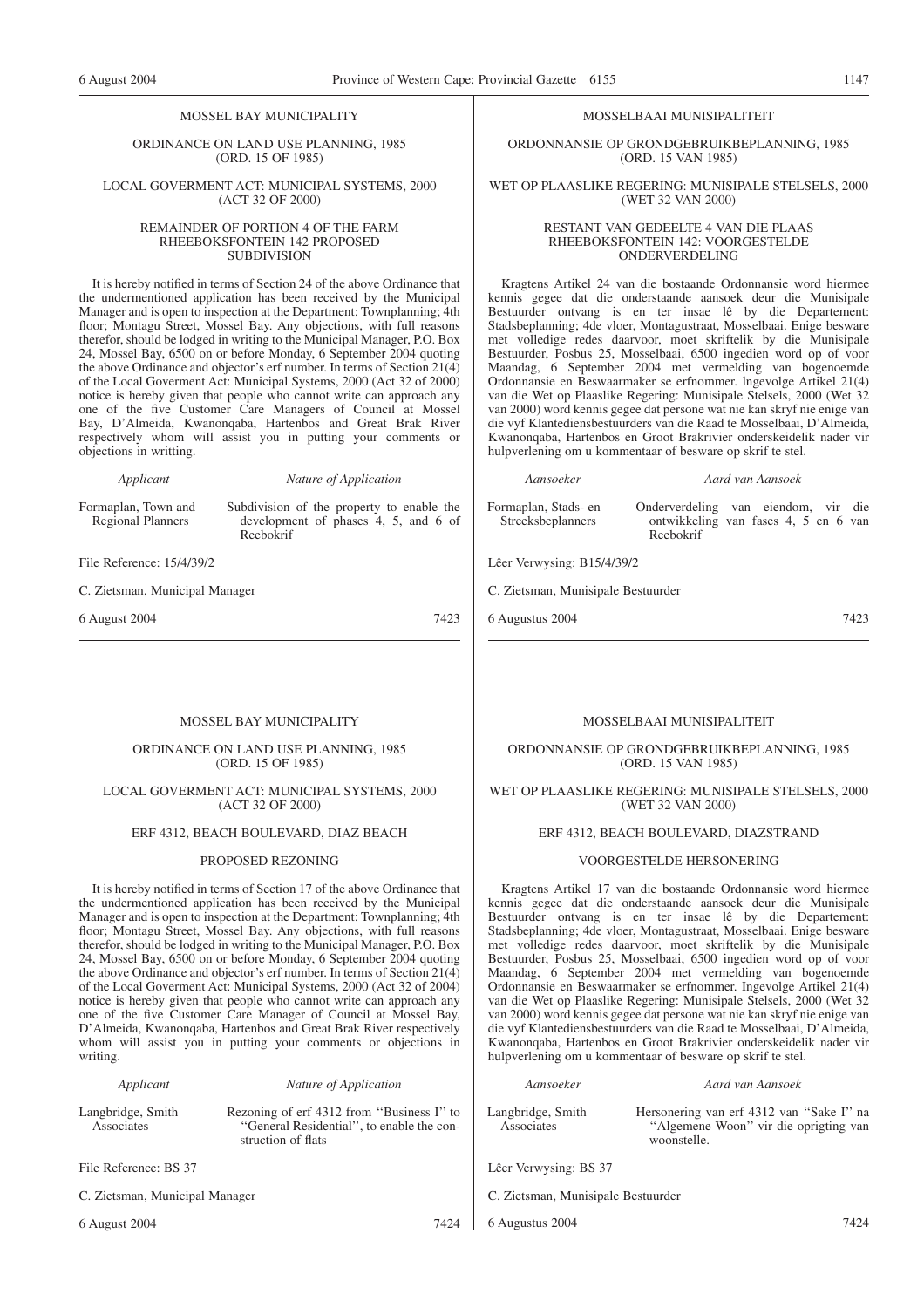# OVERSTRAND MUNICIPALITY

# GANSBAAI ADMINISTRATION

#### GANSBAAI, ERF 629: REZONING

#### (M/N 29/2004)

Notice is hereby given in terms of the provisions of section 17 of the Land Use Planning Ordinance, 1985 (Ordinance 15 of 1985) that council received an application for the rezoning of Erf 629, adjacent to the Gansbaai harbour, from Undetermined Zone to Industrial Zone and the amendment of the Greater Gansbaai Spatial Plan in terms of section 4 of the abovementioned Ordinance in order to enable the owners of the erf, Gansbaai Marine (Pty) Ltd to erect additional stores for their existing fishing industry in the Gansbaai harbour on the erf.

Further details of the application to council, as well as a diagram indicating the position of the erf, are open for inspection at the Municipal Office, Main Street, Gansbaai, during normal office hours.

Comments on or objections against the application should be lodged in writing, indicating the writer's erf number, with the Area Manager, P O Box 26, Gansbaai, 7220 on or before Monday, 15 September 2004.

Reasons for objections must be given.

Illiterate persons are welcome to make verbal submissions to designate officials who will assist them to put their comments/objections in writing.

#### *Enquiries:* Mrs M Maritz (Tel: 028-384 0111)

Notice is further given in terms of Regulation R1183 of the Environment Conservation Act, 1989 (Act 73 of 1989) of an application of Gansbaai Marine (Pty) Ltd to the Department of Environmental Affairs and Development Planning for authorisation to proceed with abovementioned activity. The proposed activity is listed as an activity which may be detrimental to the environment. For further details on the application to the said Department or to register as an interested party, Mr A Coetzee of Gansbaai Marine (Pty) Ltd can be contacted at telephone no (028) 384 0311, facsimile no (028) 384 0305 or cell phone no 083 259 1148.

Letters to Mr Coetzee can be addressed to P O Box 68, Gansbaai, 7220.

J Koekemoer, Munisipale Bestuurder

6 Augustus 2004 7425

#### PRINCE ALBERT MUNICIPALITY

#### NOTICE NUMBER 25/2004

#### PROPOSED SUBDIVISION ERF 1891, PRINCE ALBERT

Notice is hereby given in terms of Section 24(1) of Ordinance 15 of 1985 that the Council has received an application from L de Bruijn to subdivide the Erf 1891, Prince Albert.

Details of the proposal are available for inspection at the Municipal Offices, Prince Albert, during office hours.

Written objection, if any, to the proposal together with reasons, must be lodged with the undersigned not later than Friday, 27th August 2004.

N M Wicomb, Municipal Manager, Municipal Offices, Private Bag X53, Prince Albert, 6930

Tel. (023) 541-1320

6 August 2004 7426

# MUNISIPALITEIT OVERSTRAND

#### GANSBAAI ADMINISTRASIE

#### GANSBAAI, ERF 629: HERSONERING

### (M/K 29/2004)

Kennis geskied hiermee ingevolge die bepalings van artikel 17 van die Ordonnansie op Grondgebruikbeplanning, 1985 (Ordonnansie 15 van 1985) dat die raad 'n aansoek ontvang het vir die hersonering van Erf 629, aangrensend aan die Gansbaai hawe, vanaf Onbepaalde Sone na Nywerheidsone en die wysiging van die Groter Gansbaai Ruimtelike Plan ingevolge artikel 4 van die voormelde Ordonnansie ten einde die eienaars van die erf Gansbaai Marine (Edms) Bpk, in staat te stel om addisionele store vir hul bestaande visbedryf in die Gansbaai hawe op die erf op te rig.

Nadere besonderhede van die aansoek, asook 'n diagram wat die ligging van die erf aantoon, lê ter insae by die Munisipale Kantoor, Hoofstraat, Gansbaai, gedurende normale kantoorure.

Kommentaar op of besware teen bogenoemde aansoek moet skriftelik, met vermelding van die skrywer se erfnommer, by die Areabestuurder, Posbus 26, Gansbaai, 7220, ingedien word voor of op Maandag, 6 September 2004.

Redes vir besware moet verstrek word.

Ongeletterele persone kan hul kommentaar/beswaar mondelings by die raad se kantoor aflê waar 'n personeellid sal help om die kommentaar/beswaar op skrif te stel.

*Navrae:* Mev M Maritz (Tel: 028-384 0111)

Kennis geskied verder ingevolge Regulasie R1183 van die Wet op Omgewingsbewaring, 1989 (Wet 73 van 1989) van 'n aansoek van Gansbaai Marine (Edms) Bpk aan die Departement van Omgewingsake en Ontwikkelingsbeplanning vir magtiging om voort te gaan met bogenoemde aktiwiteit. Die beoogde aktiwiteit is gelys as 'n aktiwiteit wat moontlik nadelig vir die omgewing kan wees. Vir nadere besonderhede van die aansoek aan bogenoemde Departement of om as 'n belanghebbende party te registreer kan mnr A Coetzee van Gansbaai Marine (Edms) Bpk by telefoon no (028) 384 0311, faksimilee no (028) 384 0305 of selfoon no 083 259 1148 gekontak word.

Skrywes aan mnr Coetzee kan gestuur word na Posbus 68, Gansbaai, 7220.

J Koekemoer, Munisipale Bestuurder

6 Augustus 2004 7425

#### MUNISIPALITEIT PRINS ALBERT

#### KENNISGEWING NOMMER 25/2004

#### VOORGESTELDE ONDERVERDELING ERF 1891, PRINS ALBERT

Kennis geskied hiermee ingevolge Artikel 24(1) van Ordonnansie 15 van 1985 dat die Raad 'n aansoek van L. de Bruijn ontvang het vir die Onderverdeling van Erf 1891, Prins Albert.

Nadere besonderhede lê ter insae by die Munisipale Kantoor, Prins Albert, gedurende kantoor-ure.

Skriftelike besware, indien enige teen die voorstel, tesame met redes, moet die ondergetekende voor of op Vrydag, 27 Augustus 2004 bereik.

N M Wicomb, Munisipale Bestuurder, Munisipale Kantoor, Privaatsak X53, Prins Albert, 6930

Tel. (023) 541-1320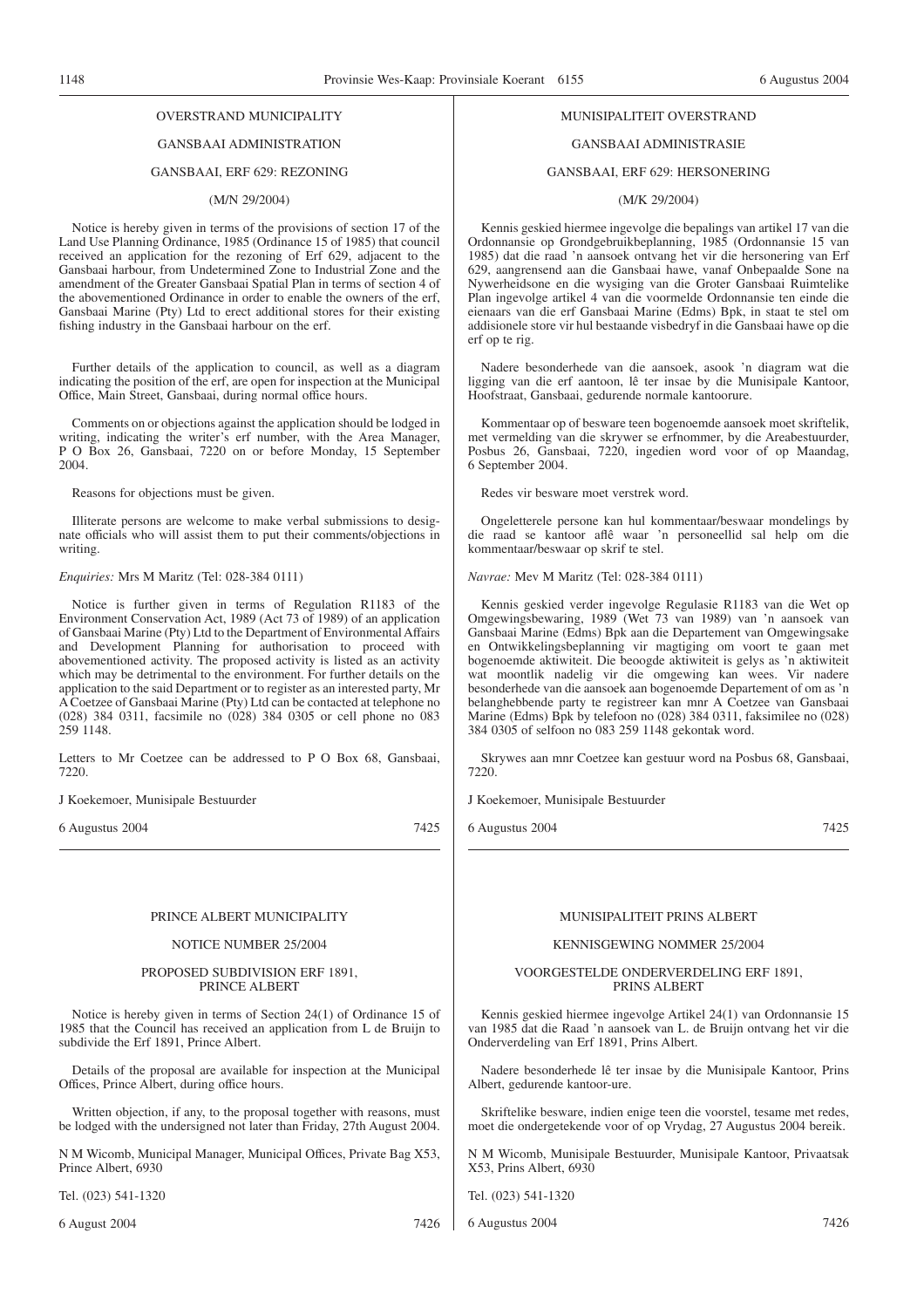#### PRINCE ALBERT MUNICIPALITY

#### NOTICE NUMBER 24/2004

#### PROPOSED SUBDIVISION PART OF ERF 98, PRINCE ALBERT

Notice is hereby given in terms of Section 24(1) of Ordinance 15 of 1985 that the Council has received an application from Mrs. Alta Rossouw to subdivide the part of Erf 98, Prince Albert.

Details of the proposal are available for inspection at the Municipal Offices, Prince Albert, during office hours.

Written objection, if any, to the proposal together with reasons, must be lodged with the undersigned not later than Friday, 27th August 2004.

N M Wicomb, Municipal Manager

Municipal Offices, Private Bag X53, Prince Albert, 6930

Tel. (023) 541-1320

6 August 2004 7427

# PRINCE ALBERT MUNICIPALITY

#### NOTICE NUMBER 23/2004

#### PROPOSED SUBDIVISION ERF 1499, PRINCE ALBERT

Notice is hereby given in terms of Section 24(1) of Ordinance 15 of 1985 that the Council has received an application from Mr. Michael Peter Collins to subdivide Erf 1499, Prince Albert.

Details of the proposal are available for inspection at the Municipal Offices, Prince Albert, during office hours.

Written objection, if any, to the proposal together with reasons, must be lodged with the undersigned not later than Friday, 27th August 2004.

N M Wicomb, Municipal Manager

Municipal Offices, Private Bag X53, Prince Albert, 6930

Tel. (023) 541-1320

6 August 2004 7428

#### STELLENBOSCH MUNICIPALITY

# AMENDMENT TO ZONING SCHEME

#### SPECIAL DEVELOPMENT ON ERF 510/748, SHOPS 40 AND 40A, STELLENBOSCH SQUARE CENTRE, JAMESTOWN

Notice is hereby given in terms of Section 2(ii) of the Land Use Planning Ordinance, 1985 (Ordinance 15 of 1985), that the Town Council received an application for a special development, namely to operate a liquor shop that will sell specialised Belgium wine products and to operate a Belgium Tavern, on erf 510/748, Shop 40 and 40A, Stellenbosch Square, Jamestown.

Further particulars are available between 8:00 and 12:45 (week days) at the office of the Chief Town Planner, Department of Planning and Economic Development Services, Town Hall, Plein Street, Stehenbosch during office hours and any comments may be lodged in writing with the undersigned, but not later than 2004-09-03.

Municipal Manager

Notice No 110 dated 2004-08-06

File 6/2/2/5 JT 510/748 6 August 2004 7429

#### MUNISIPALITEIT PRINS ALBERT

#### KENNISGEWING NOMMER 24/2004

VOORGESTELDE ONDERVERDELING RESTANT VAN ERF 98, PRINS ALBERT

Kennis geskied hiermee ingevolge Artikel 24(1) van Ordonnansie 15 van 1985 dat die Raad 'n aansoek van Mev. Alta Rossouw ontvang het vir die Onderverdeling van restant Erf 98, Prins Albert.

Nadere besonderhede lê ter insae by die Munisipale Kantoor, Prins Albert, gedurende kantoor-ure.

Skriftelike besware, indien enige teen die voorstel, tesame met redes, moet die ondergetekende voor of op Vrydag, 27 Augustus 2004 bereik.

N M Wicomb, Munisipale Bestuurder

Munisipale Kantoor, Privaatsak X53, Prins Albert, 6930

Tel. (023) 541-1320

6 Augustus 2004 7427

# MUNISIPALITEIT PRINS ALBERT

#### KENNISGEWING NOMMER 23/2004

#### VOORGESTELDE ONDERVERDELING ERF 1499, PRINS ALBERT

Kennis geskied hiermee ingevolge Artikel 24(1) van Ordonnansie 15 van 1985 dat die Raad 'n aansoek van Mnr. Michael Peter Collins ontvang het vir die Onderverdeling van Erf 1499, Prins Albert.

Nadere besonderhede lê ter insae by die Munisipale Kantoor, Prins Albert, gedurende kantoor-ure.

Skriftelike besware, indien enige teen die voorstel, tesame met redes, moet die ondergetekende voor of op Vrydag, 27 Augustus 2004 bereik.

N M Wicomb, Munisipale Bestuurder

Munisipale Kantoor, Privaatsak X53, Prins Albert, 6930

Tel. (023) 541-1320

6 Augustus 2004 7428

#### MUNISIPALITEIT STELLENBOSCH

#### WYSIGING VAN SONERINGSKEMA

#### SPESIALE ONTWIKKELING OP ERF 510/748, WINKELS 40 EN 40A, STELLENBOSCH SQUARE CENTRE, JAMESTOWN

Kennis geskied hiermee ingevolge Artikel 2(ii) van die Ordonnansie op Grondgebruikbeplanning, 1985 (Ordonnansie 15 van 1985), dat die Stadsraad 'n aansoek ontvang het vir 'n spesiale ontwikkeling, vir die bedryf van 'n drankwinkel wat gespesialiseerde Belgiese drankprodukte gaan verkoop en vir die bedryf van 'n Belgiese Tavern, op Erf 510/748, Winkel 40 en 40A, Stellenbosch Square, Jamestown.

Verdere besonderhede is tussen 8:00 en 12:45 (weeksdae) by die kantoor van die Hoofstadsbeplanner, Departement Beplanning en Ekonomiese Ontwikkelingsdienste, Stadhuis, Pleinstraat, Stellenbosch beskikbaar en enige kommentaar kan skriftelik by die ondergetekende ingedien word, maar nie later as 2004-09-03.

Munisipale Bestuurder

Kennisgewing Nr 110 gedateer 2004-08-06

Lêer 6/2/2/5 JT 510/748 6 Augustus 2004 7429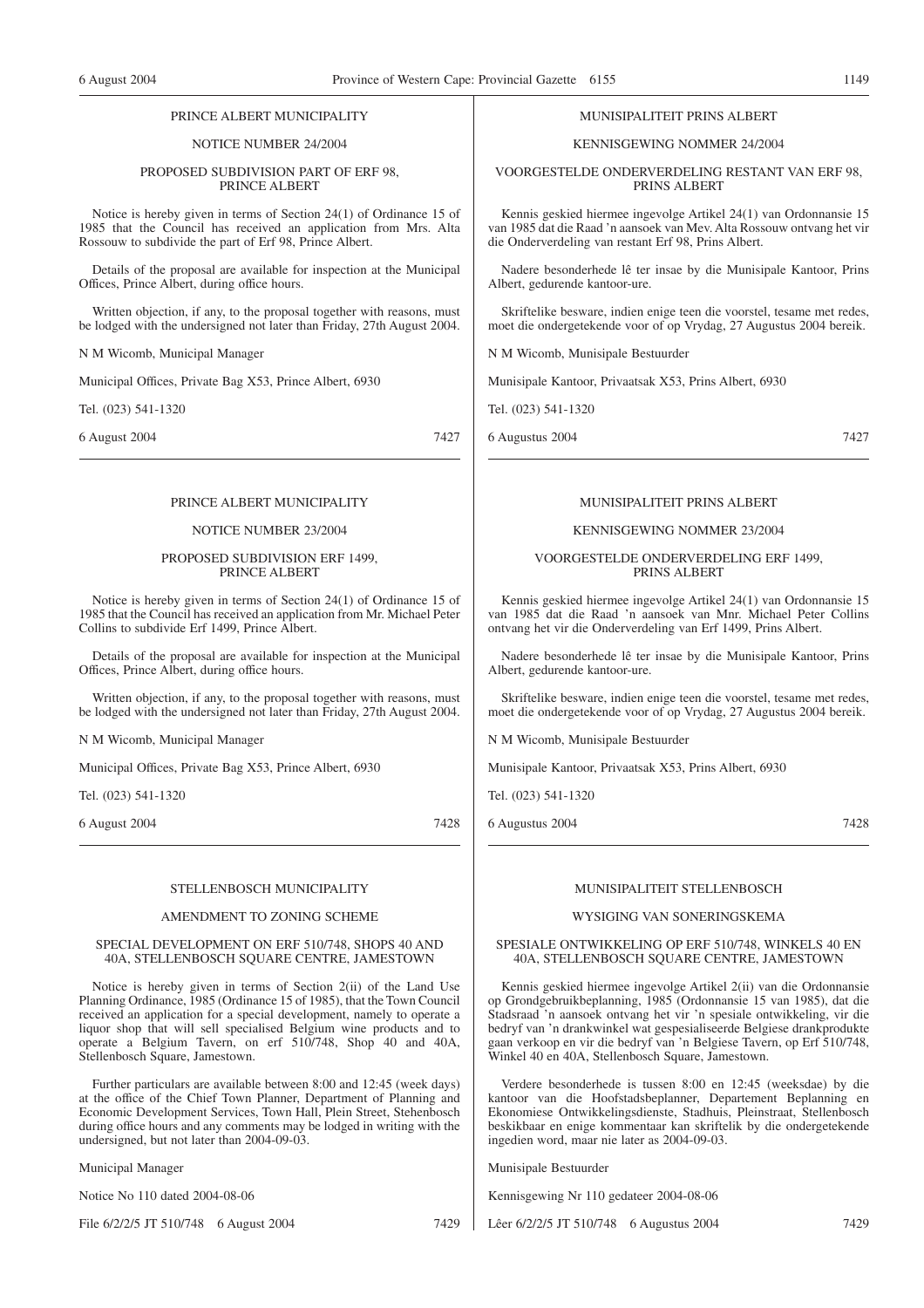# STELLENBOSCH MUNICIPALITY

# AMENDMENT TO ZONING SCHEME

#### SPECIAL DEVELOPMENT ON ERF 510/748, SHOP 18, STELLENBOSCH SQUARE CENTRE, JAMESTOWN

Notice is hereby given in terms of Section 2(ii) of the Land Use Planning Ordinance, 1985 (Ordinance 15 of 1985), that the Town Council received an application for a special development, namely to operate a liquor shop that will sell speciality wines, on Erf 510/748, Shop 18, Stellenbosch Square, Jamestown.

Further particulars are available between 8:00 and 12:45 (week days) at the office of the Chief Town Planner, Department of Planning and Economic Development Services, Town Hall, Plein Street, Stellenbosch during office hours and any comments may be lodged in writing with the undersigned, but not later than 2004-09-03.

Municipal Manager

Notice No 111 dated 2004-08-06

File 6/2/2/5 JT 510/748 6 August 2004 7430

# SWARTLAND MUNICIPALITY

#### NOTICE 19/04/05

#### PROPOSED SUBDIVISION, REZONING AND DEPARTURE OF ERF 726 AND 7631, MALMESBURY

Notice is hereby given in terms of Section 17, 24 and 15 of Ordinance 15 of 1985 that an application has been received for the rezoning of the remainder of Erf 726, in extent  $\pm$  1 082 m<sup>2</sup> situated c/o Lang- and Dr. Euvrard Street, Malmesbury and a portion of Erf 7631, in extent  $\pm$  155 m<sup>2</sup> to townhousing zone and the subdivision into 4 portions and road. The application includes a departure form the 3 m zone building line applicable along Erf 9225.

Further particulars are available during office hours (weekdays) at the office of the Chief: Planning and Development, Department Corporate Services, Municipal Office, Church Street, Malmesbury.

Any comments may be lodged in writing with the undersigned not later than 6 September 2004.

C F J van Rensburg, Municipal Manager

Municipal Office, Private Bag X52, Malmesbury

6 August 2004 7431

#### MUNICIPALITY SWELLENDAM

#### APPLICATION FOR SUBDIVISION REMAINDER OF ERF 162, SWELLENDAM

Notice is hereby given in terms of section 24 of the Land Use Planning Ordinance, 1985 (Ordinance no. 15 of 1985) that Council has received an application for the subdivision of the Remainder of Erf 162, Cooper Street, Swelledam in two portions, namely, portion A Remainder  $(5,4878 \text{ ha})$  and portion B  $(40 \text{ m}^2)$ .

Further particulars regarding the proposal are available for inspection at the Municipal Office, Swellendam during office hours. Objections to the proposal, if any, must reach the undermentioned on or before 6 September 2004.

Persons who are unable to write will be assisted during office hours, at the Municipal office, Swellendam, to write down their objections.

T. Botha, Municipal Manager, Municipal Office, Swellendam

Notice 94/2004

#### MUNISIPALITEIT STELLENBOSCH

# WYSIGING VAN SONERINGSKEMA

#### SPESIALE ONTWIKKELING OP ERF 510/748, WINKEL 18, STELLENBOSCH SQUARE CENTRE, JAMESTOWN

Kennis geskied hiermee ingevolge Artikel 2(ii) van die Ordonnansie op Grondgebruikbeplanning, 1985 (Ordonnansie 15 van 1985), dat die Stadsraad 'n aansoek ontvang het vir 'n spesiale ontwikkeling, vir die bedryf van 'n drankwinkel wat spesialiteitsdranke gaan verkoop, op Erf 510/748, Winkel 18, Stellenbosch Square, Jamestown.

Verdere besonderhede is tussen 8:00 en 12:45 (weeksdae) by die kantoor van die Hoofstadsbeplanner, Departement Beplanning en Ekonomiese Ontwikkelingsdienste, Stadhuis, Pleinstraat, Stellenbosch beskikbaar en Ekonomiese kommentaar kan skriftelik by die ondergetekende ingedien word, maar nie later as 2004-09-03.

Munisipale Bestuurder

Kennisgewing Nr 111 gedateer 2004-08-06

Lêer 6/2/2/5 JT 510/748 6 Augustus 2004 7430

#### MUNISIPALITEIT SWARTLAND

#### KENNISGEWING 19/04/05

VOORGESTELDE ONDERVERDELING, HERSONERING EN AFWYKING VAN ERF 726 EN 7631, MALMESBURY

Kennis geskied hiermee ingevolge artikels 17, 24 en 15 van Ordonnansie 15 van 1985 dat 'n aansoek ontvang is vir die hersonering van die restant van Erf 726, groot  $\pm$  1 082 m<sup>2</sup> geleë h/v Lang- en Dr. Euvrardstraat, Malmesbury, en 'n gedeelte van Erf 7631, groot 155 m<sup>2</sup> na dorpsbehuising sone en die onderverdeling in 4 gedeeltes en pad. Die aansoek behels ook 'n afwyking van die 3 m sone boulyn van toepassing langs Erf 9225.

Verdere besonderhede is gedurende gewone kantoorure (weeksdae) by die kantoor van die Hoof: Beplanning en Ontwikkeling, Departement Korporatiewe Dienste, Munisipale Kantoor, Kerkstraat, Malmesbury beskikbaar.

Enige kommentaar kan skriftelik by die ondergetekende ingedien word nie later nie as 6 September 2004.

C F J van Rensburg, Munisipale Bestuurder

Munisipale Kantoor, Privaatsak X52, Malmesbury

6 Augustus 2004 7431

# MUNISIPALITEIT SWELLENDAM

#### AANSOEK OM ONDERVERDELING VAN RESTANT VAN ERF 162, SWELLENDAM

Kennis geskied hiermee ingevolge artikel 24 van die Ordonnansie op Grondgebruikbeplanning, 1985 (Ordonnansie nr. 15 van 1985) dat die Raad 'n aansoek ontvang het vir die onderverdeling van Restant van Erf 162, Cooperstraat, Swellendam in twee gedeeltes, naamlik gedeelte A Restant (5,4878 ha) en die gedeelte B (40 m<sup>2</sup>).

Verdere besonderhede van die voorstel lê gedurende kantoorure by die Munisipale kantoor, Swellendam, ter insae. Skriftelike besware teen die voorstel, indien enige, moet die ondergemelde bereik voor of op 6 September 2004.

Persone wat nie kan skryf nie, sal gedurende kantoorure by die Munisipale Kantoor, Swellendam gehelp word om hulle besware neer te skryf.

T. Botha, Munisipale Bestuurder, Munisipale Kantoor, Swellendam

Kennisgewing 94/2004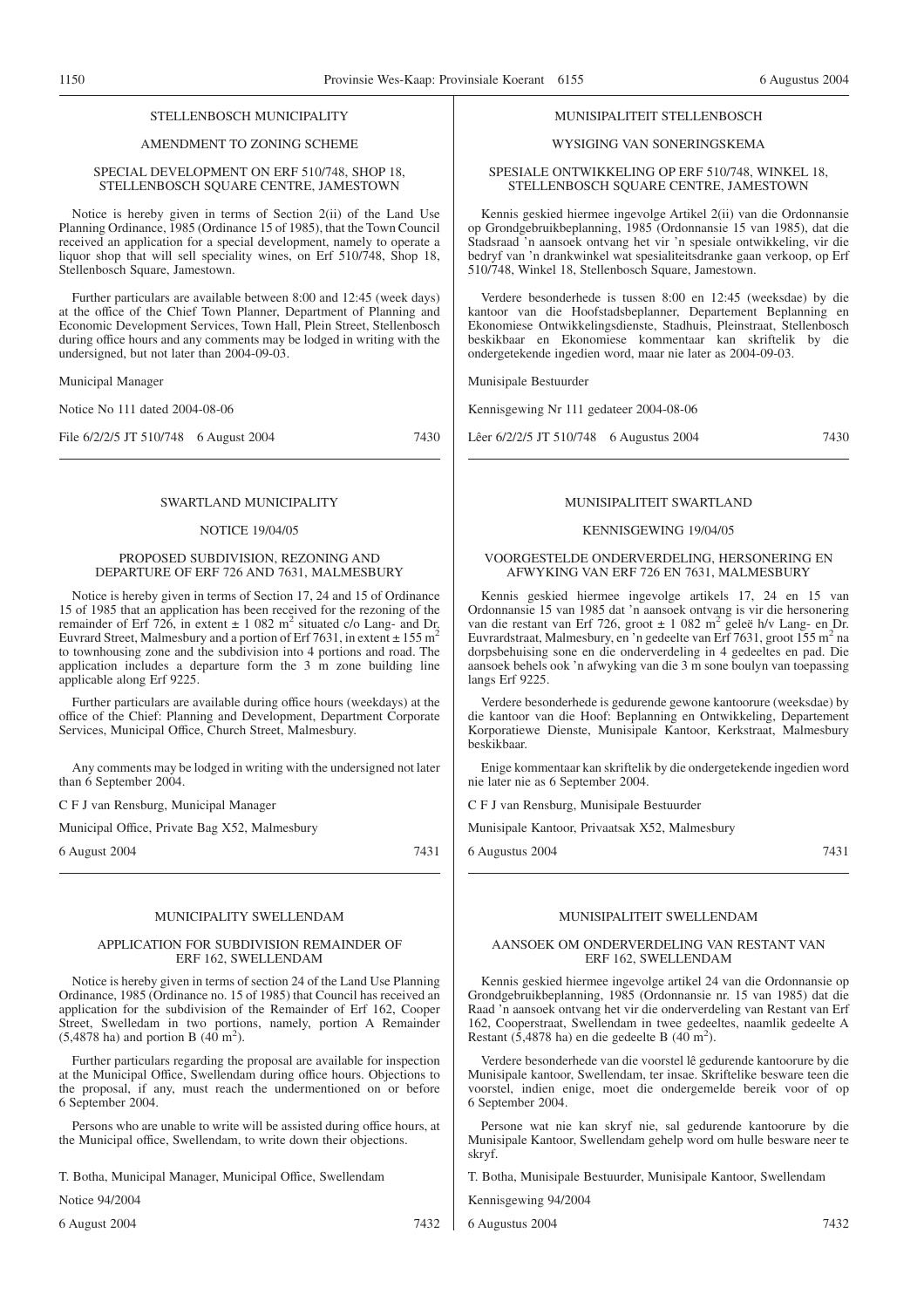#### MUNICIPALITY SWELLENDAM

#### APPLICATION FOR SUBDIVISION ERF 4149, SWELLENDAM

Notice is hereby given in terms of section 24 of the Land Use Planning Ordinance, 1985 (Ordinance no. 15 of 1985) that Council has received an application for the subdivision of erf 4149 c/o Koster and Steil Street, Swellendam in two portions, namely, portion A  $(688 \text{ m}^2)$  and the Remainder (632 m<sup>2</sup>).

Further particulars regarding the proposal are available for inspection at the Municipal office, Swellendam during office hours. Objections to the proposal, if any, must reach the undermentioned on or before 6 September 2004.

Persons who are unable to write will be assisted during office hours, at the Municipal office, Swellendam, to write down their objections.

T. Botha, Municipal Manager

Municipal Office, Swellendam

Notice 93/2004

6 August 2004 7433

#### MUNICIPALITY SWELLENDAM

#### APPLICATION FOR SUBDIVISION ERF 1217, SWELLENDAM

Notice is hereby given in terms of section 24 of the Land Use Planning Ordinance, 1985 (Ordinance no. 15 of 1985) that Council has received application for the subdivision of erf 1217, Van Eeden Street, Swellendam in two portions, namely, portion  $A(887 \text{ m}^2)$  and the Remainder  $(2082 \text{ m}^2)$ .

Further particulars regarding the proposal are available for inspection at the Municipal office, Swellendam during office hours. Objections to the proposal, if any, must reach the undermentioned on or before 6 September 2004.

Persons who are unable to write will be assisted during office hours, at the Municipal office, Swellendam, to write down their objections.

T. Botha, Municipal Manager

Municipal Office, Swellendam

Notice 95/2004

6 August 2004 7434

#### MUNICIPALITY SWELLENDAM

#### APPLICATION FOR SUBDIVISION ERF 1348, SWELLENDAM

Notice is hereby given in terms of section 24 of the Land Use Planning Ordinance, 1985 (Ordinance no. 15 of 1985) that Council has received an application for the subdivision of Erf 1348, c/o Steil and Koster Street, Swellendam in three portions, namely, portion A  $(604 \text{ m}^2)$ , portion B  $(617 \text{ m}^2)$  and the Remainder  $(609 \text{ m}^2)$ .

Further particulars regarding the proposal are available for inspection at the Municipal office, Swellendam during office hours. Objections to the proposal, if any, must reach the undermentioned on or before 6 September 2004.

Persons who are unable to write will be assisted during office hours, at the Municipal office, Swellendam, to write down their objections.

T. Botha, Municipal Manager

Municipal Office, Swellendam

Notice 96/2004

6 August 2004 7435

#### MUNISIPALITEIT SWELLENDAM

AANSOEK OM ONDERVERDELING ERF 4149, SWELLENDAM

Kennis geskied hiermee ingevolge artikel 24 van die Ordonnansie op Grondgebruikbeplanning, 1985 (Ordonnansie nr. 15 van 1985) dat die Raad 'n aansoek ontvang het vir die onderverdeling van erf 4149, h/v Koster en Steilstraat, Swellendam in twee gedeeltes, naamlik gedeelte A  $(688 \text{ m}^2)$  en die Restant  $(632 \text{ m}^2)$ .

Verdere besonderhede van die voorstel lê gedurende kantoorure by die Munisipale kantoor, Swellendam, ter insae. Skriftelike besware teen die voorstel, indien enige, moet die ondergemelde bereik voor of op 6 September 2004.

Persone wat nie kan skryf nie, sal gedurende kantoorure by die Munisipale kantoor, Swellendam gehelp word om hulle besware neer te skryf.

T. Botha, Munisipale Bestuurder

Munisipale Kantoor, Swellendam

Kennisgewing 93/2004

6 Augustus 2004 7433

# MUNISIPALITEIT SWELLENDAM

#### AANSOEK OM ONDERVERDELING ERF 1217, SWELLENDAM

Kennis geskied hiermee ingevolge artikel 24 van die Ordonnansie op Grondgebruikbeplanning, 1985 (Ordonnansie nr. 15 van 1985) dat die Raad 'n aansoek ontvang het vir die onderverdeling van erf 1217, Van Eedenstraat, Swellendam in twee gedeeltes, naamlik gedeelte A (887 m<sup>2</sup>) en die Restant (2082 m<sup>2</sup>).

Verdere besonderhede van die voorstelle gedurende kantoorure by die Munisipale kantoor, Swellendam, ter insae. Skriftelike besware teen die voorstel, indien enige, moet die ondergemelde bereik voor of op 6 September 2004.

Persone wat nie kan skryf nie; sal gedurende kantoorure by die Munisipale kantoor, Swellendam gehelp word om hulle besware neer te skryf.

T. Botha, Munisipale Bestuurder

Munisipale Kantoor, Swellendam

Kennisgewing 95/2004

6 Augustus 2004 7434

MUNISIPALITEIT SWELLENDAM

#### AANSOEK OM ONDERVERDELING ERF 1348, SWELLENDAM

Kennis geskied hiermee ingevolge artikel 24 van die Ordonnansie op Grondgebruikbeplanning, l985 (Ordonnansie nr. 15 van 1985) dat die Raad 'n aansoek ontvang het vir die onderverdeling van Erf 1348, h/v Steil en Kosterstraat, Swellendam in drie gedeeltes, naamlik gedeelte A  $(604 \text{ m}^2)$ , gedeelte B  $(617 \text{ m}^2)$  en die Restant  $(609 \text{ m}^2)$ .

Verdere besonderhede van die voorstel lê gedurende kantoorure by die Munisipale kantoor, Swellendam, ter insae. Skriftelike besware teen die voorstel, indien enige, moet die ondergemelde bereik voor of op 6 September 2004.

Persone wat nie kan skryf nie, sal gedurende kantoorure by die Munisipale kantoor, Swellendam gehelp word om hulle besware neer te skryf.

T. Botha, Munisipale Bestuurder

Munisipale Kantoor, Swellendam

Kennisgewing 96/2004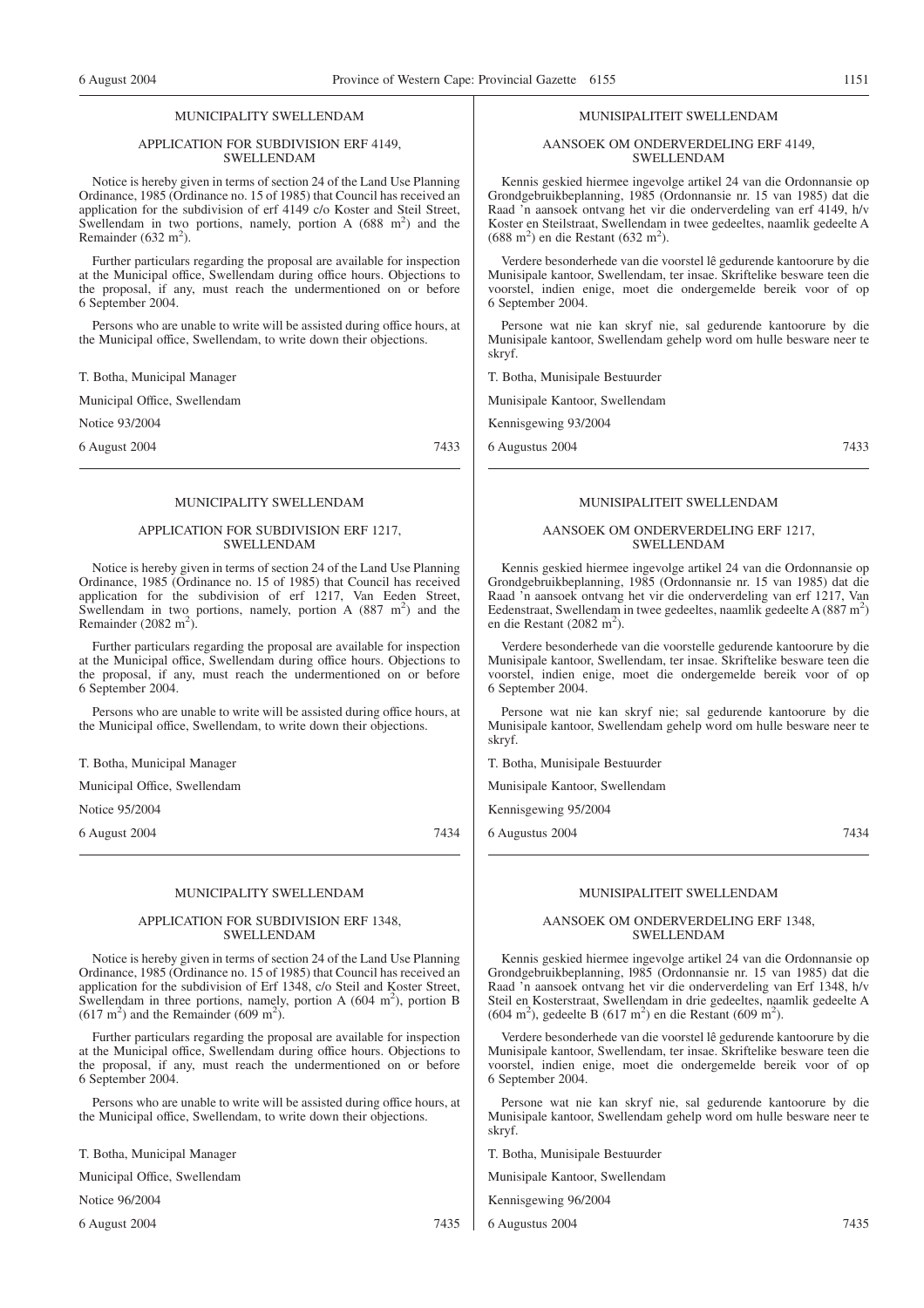# MUNICIPALITY SWELLENDAM

#### APPLICATION FOR SUBDIVISION ERVEN 1201 AND 2465, SWELLENDAM

Notice is hereby given in terms of section 24 of the Land Use Planning Ordinance, 1985 (Ordinance no. 15 of 1985) that Council has received the following application:

- 1. Subdivision of erf 1201 in two portions, namely portion A  $(992 \text{ m}^2)$ and the Remainder  $(594 \text{ m}^2)$
- 2. Subdivision of erf 2465 in two portions, namely portion B  $(315 \text{ m}^2)$ and the Remainder  $(1\ 273\ m^2)$
- 3. Consolidation thereafter of portion A and B  $(1\ 307 \text{ m}^2)$

Further particulars regarding the proposal are available for inspection at the Municipal Office, Swellendam during office hours. Objections to the proposal, if any, must reach the undermentioned on or before 6 September 2004.

Persons who are unable to write will be assisted during office hours, at the Municipal office, Swellendam, to write down their objections.

T. Botha, Municipal Manager

Municipal Office, Swellendam

Notice 98/2004

6 August 2004 7436

#### MUNISIPALITEIT SWELLENDAM

AANSOEK OM ONDERVERDELING ERWE 1201 EN 2465, SWELLENDAM

Kennis geskied hiermee ingevolge artikel 24 van die Ordonnansie op Grondgebruikbeplanning, 1985 (Ordonnansie nr. 15 van 1985) dat die Raad die volgende aansoek ontvang het:

- 1. Onderverdeling van Restant van erf 1201 in twee gedeeltes, naamlik gedeelte A (992 m<sup>2</sup>) en Restant (594 m<sup>2</sup>)
- 2. Onderverdeling van erf 2465 in gedeelte B  $(315 \text{ m}^2)$  en Restant  $(1 273 m<sup>2</sup>)$
- 3. Konsolidasie daarna van Gedeelte A en B  $(1\ 307\ m^2)$

Verdere besonderhede van die voorstel lê gedurende kantoorure by die Munisipale kantoor, Swellendam, ter insae. Skriftelike besware teen die voorstel, indien enige, moet die ondergemelde bereik voor of op 6 September 2004.

Persone wat nie kan skryf nie, sal gedurende kantoorure by die Munisipale kantoor, Swellendam gehelp word om hulle besware neer te skryf.

T. Botha, Munisipale Bestuurder

Munisipale Kantoor, Swellendam

Kennisgewing 98/2004

6 Augustus 2004 7436

#### MUNICIPALITY SWELLENDAM

#### APPLICATION FOR SUBDIVISION ERVEN 783 AND 1198, SWELLENDAM

Notice is hereby given in terms of section 24 of the Land Use Planning Ordinance, 1985 (Ordinance no. 15 of 1985) that Council has received an application for the subdivision of the consolidated erven 783 and 1198, Moolman Street, Swellendam in two portions, namely, portion A (897  $\text{m}^2$ ), and the Remainder (2 495 m<sup>2</sup>).

Further particulars regarding the proposal are available for inspection at the Municipal office, Swellendam during office hours. Objections to the proposal, if any, must reach the undermentioned on or before 6 September 2004.

Persons who are unable to write will be assisted during office hours, at the Municipal office, Swellendam, to write down their objections.

T. Botha, Municipal Manager

Municipal Office, Swellendam

Notice 97/2004

6 August 2004 7437

# MUNISIPALITEIT SWELLENDAM

#### AANSOEK OM ONDERVERDELING ERWE 783 EN 1198 SWELLENDAM

Kennis geskied hiermee ingevolge artikel 24 van die Ordonnansie op Grondgebruikbeplanning, 1985 (Ordonnansie nr. 15 van 1985) dat die Raad 'n aansoek ontvang het vir die onderverdeling van die gekonsolideerde erwe 783 en 1198, Moolmanstraat, Swellendam in twee gedeeltes, naamlik gedeelte A (897 m<sup>2</sup>) en die Restant (2 495 m<sup>2</sup>).

Verdere besonderhede van die voorstel gedurende kantoorure by die Munisipale kantoor, Swellendam, ter insae. Skriftelike besware teen die voorstel, indien enige, moet die ondergemelde bereik voor of op 6 September 2004.

Persone wat nie kan skryf nie, sal gedurende kantoorure by die Munisipale kantoor, Swellendam gehelp word om hulle besware neer te skryf.

T. Botha, Munisipale Bestuurder

Munisipale Kantoor, Swellendam

Kennisgewing 97/2004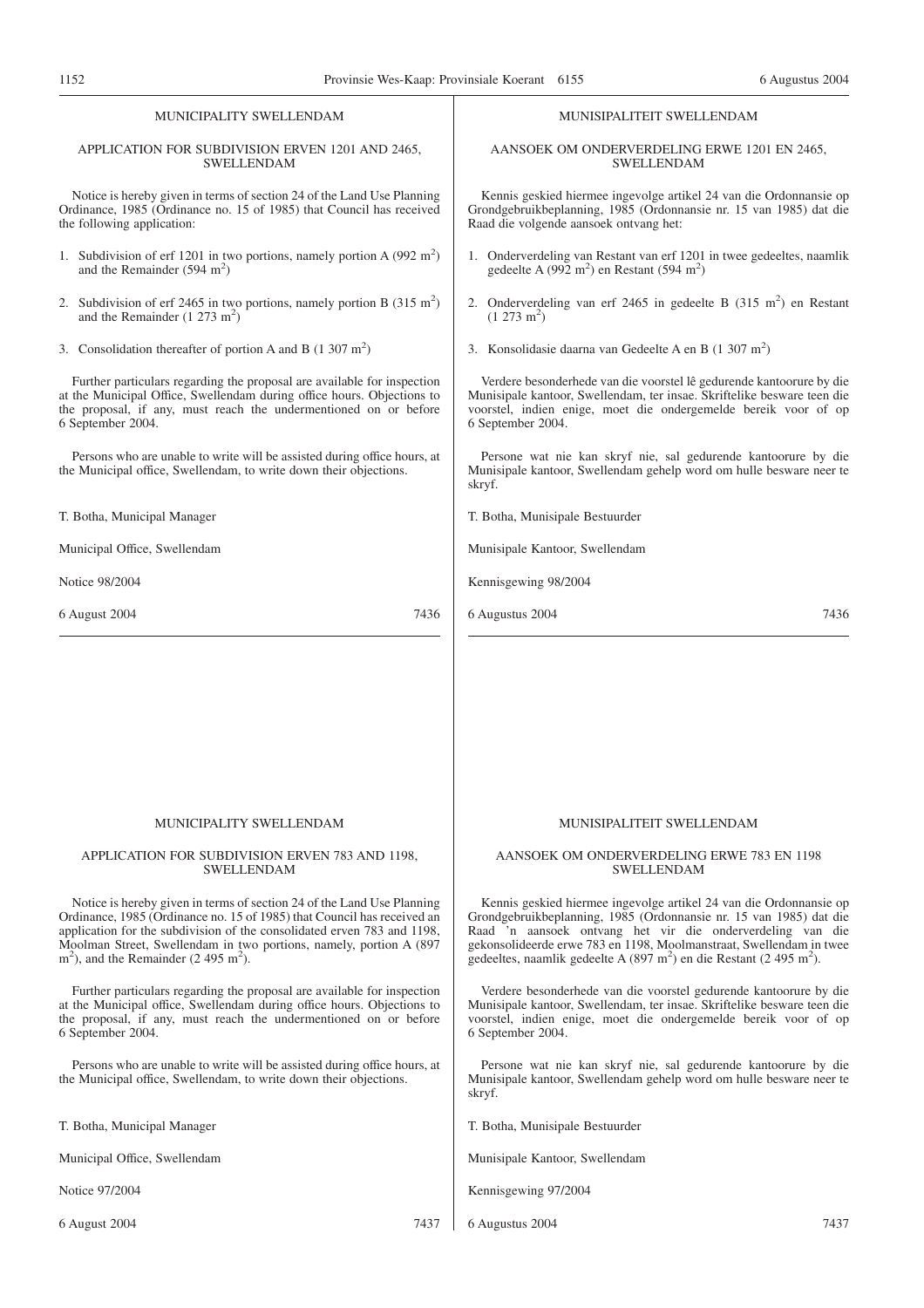MUNISIPALITEIT THEEWATERSKLOOF AANSOEK OM HERSONERING EN VERGUNNINGSGEBRUIK: ERF 286 EN 997 GREYTON Kennis geskied hiermee ingevolge die bepalings van Artikel 17 van die Ordonnansie op Grondgebruikbeplanning, 1985 (Ordonnansie 15 van 1985), dat die onderstaande aansoek deur die Munisipale Bestuurder ontvang is, wat gedurende kantoorure (08:00-13:00 en 14:00-16:00) by die Greyton Munisipale Kantoor ter insae lê. Skriftelike besware, indien enige, met volledige redes daarvoor en gerig aan die Munisipale Bestuurder, Posbus 24, Caledon, 7230, met vermelding van die kennisgewingnommer, word ingewag vanaf 6 Augustus tot 6 September

#### THEEWATERSKLOOF MUNICIPALITY

#### APPLICATION FOR REZONING AND CONSENT USE: ERF 286 AND 997, GREYTON

Notice is hereby given in terms of the provisions of Section 17 of the Land Use Planning Ordinance, 1985 (Ordinance 15 of 1985) that the Municipal Manager has received the undermentioned application, which is available for inspection during office hours (08:00-13:00 en 14:00- 16:00) at the Greyton Municipal Offices. Written objections, if any, stating reasons and directed to the Municipal Manager, P.O. Box 24, Caledon, 7230, quoting the stated notice number, will be received from 6 August to 6 September 2004.

#### *Applicant Nature of Application* Toerien & Burger Profes-Rezoning of Erf 286 and 997 Greyton from sional Land Surveyors Residential Zone I to Business Zone I with Consent for Residential Building Notice is further given in terms of section 21(4) of the Local Government Act: Municipal Systems, 2000 (Act 32 of 2000) that persons who cannot write can approach the Town Planning Section during normal office hours where the Secretary will refer you to the responsible official whom will assist you in putting your comments or objections in writing. DJ Adonis, Acting Municipal Manager File reference: G/286 & 997 File reference: KOR. 100 6 August 2004 7438 2004. *Aansoeker Aard van Aansoek* Toerien & Burger Professionele Landmeters Hersonering van erf 286 en 997 Greyton vanaf Residensiële Sone I na Sakesone I met Vergunning vir Woongebou Kennis geskied ook ingevolge Artikel 21(4) van die Wet op Plaaslike Regering: Munisipale Stelsels, 2000 (Wet 32 van 2000) dat persone wat nie kan skryf nie die Stadsbeplanningsafdeling kan nader tydens normale kantoorure waar die Sekretaresse u sal verwys na die betrokke amptenaar wat u sal help om u kommentaar of besware op skrif te stel. DJ Adonis, Waarnemende Munisipale Bestuurder Verwysingsnommer: G/286 & 997 Kennisgewingnommer: KOR. 100 6 Augustus 2004 7438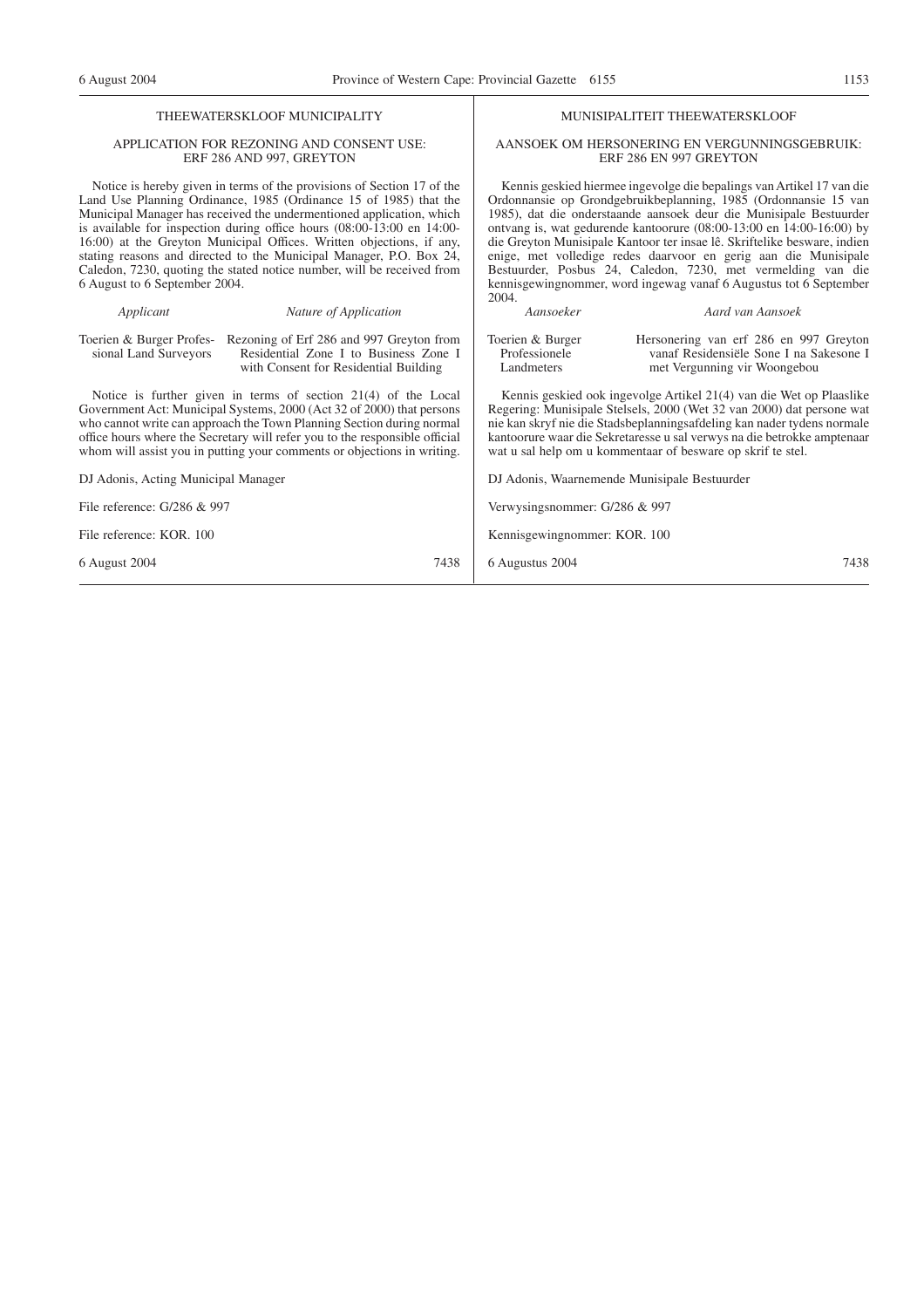# *SUID-AFRIKA EERSTE –* KOOP SUID-AFRIKAANS VERVAARDIGDE GOEDERE

# *SOUTH AFRICA FIRST –* BUY SOUTH AFRICAN MANUFACTURED GOODS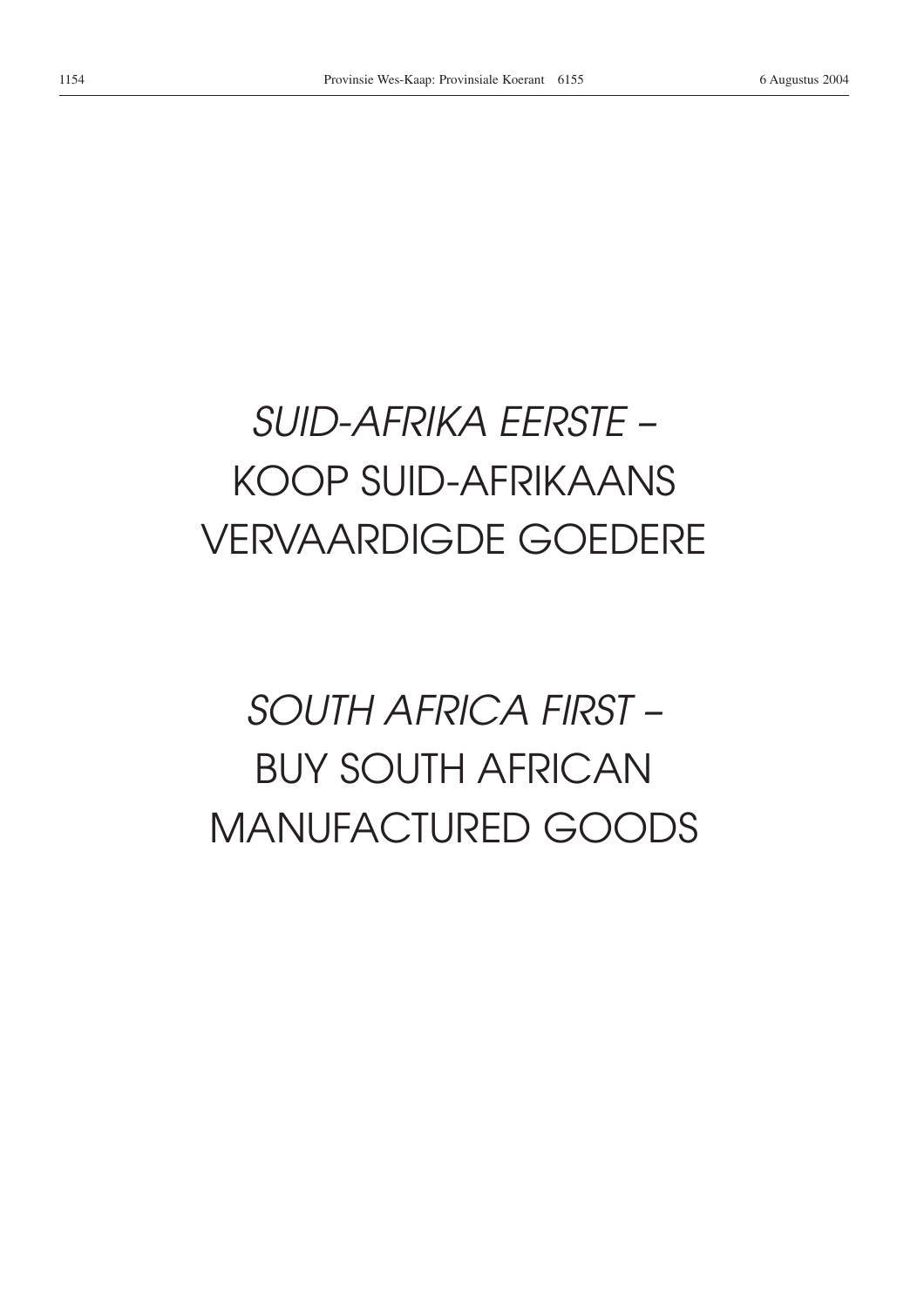| The "Provincial Gazette" of the<br><b>Western Cape</b>                                                                                                                                                                              | Die "Provinsiale Koerant" van die<br><b>Wes-Kaap</b>                                                                                                                                                                                                                |
|-------------------------------------------------------------------------------------------------------------------------------------------------------------------------------------------------------------------------------------|---------------------------------------------------------------------------------------------------------------------------------------------------------------------------------------------------------------------------------------------------------------------|
| appears every Friday, or if that day is a public holiday, on the last preceding<br>working day.                                                                                                                                     | verskyn elke Vrydag of, as die dag 'n openbare vakansiedag is, op die laaste vorige<br>werkdag.                                                                                                                                                                     |
|                                                                                                                                                                                                                                     |                                                                                                                                                                                                                                                                     |
| <b>Subscription Rates</b>                                                                                                                                                                                                           | Tarief van Intekengelde                                                                                                                                                                                                                                             |
| R112,25 per annum, throughout the Republic of South Africa.                                                                                                                                                                         | R112,25 per jaar, in die Republiek van Suid-Afrika.                                                                                                                                                                                                                 |
| R112,25 + postage per annum, Foreign Countries.                                                                                                                                                                                     | R112,25 + posgeld per jaar, Buiteland.                                                                                                                                                                                                                              |
| Subscriptions are payable in advance.                                                                                                                                                                                               | Intekengeld moet vooruitbetaal word.                                                                                                                                                                                                                                |
| Single copies are obtainable at Room 9-06, Provincial Building, 4 Dorp Street,<br>Cape Town 8001, at R3,00 per copy.                                                                                                                | Los eksemplare is verkrygbaar by Kamer 9-06, Provinsiale-gebou,<br>Dorpstraat 4, Kaapstad 8001, teen R3,00 per eksemplaar.                                                                                                                                          |
|                                                                                                                                                                                                                                     |                                                                                                                                                                                                                                                                     |
| Advertisement Tariff                                                                                                                                                                                                                | Advertensietarief                                                                                                                                                                                                                                                   |
| First insertion, R15,85 per cm, double column.                                                                                                                                                                                      | Eerste plasing, R15,85 per cm, dubbelkolom.                                                                                                                                                                                                                         |
| Fractions of cm are reckoned as a cm.                                                                                                                                                                                               | Gedeeltes van 'n cm word as een cm beskou.                                                                                                                                                                                                                          |
|                                                                                                                                                                                                                                     |                                                                                                                                                                                                                                                                     |
| Notices must reach the Director-General not later than 10:00 on the last working<br>day but one before the issue of the Gazette.                                                                                                    | Kennisgewings moet die Direkteur-generaal uiterlik om 10:00 op die voorlaaste<br>werkdag voor die uitgawe van die Koerant bereik.                                                                                                                                   |
| Whilst every effort will be made to ensure that notices are published as submitted<br>and on the date desired, the Administration does not accept responsibility for<br>errors, omissions, late publications or failure to publish. | Hoewel alle pogings aangewend sal word om te sorg dat kennisgewings soos<br>ingedien en op die verlange datum gepubliseer word, aanvaar die Administrasie nie<br>verantwoordelikheid vir foute, weglatings, laat publikasies of versuim om dit te<br>publiseer nie. |
| All correspondence must be addressed to the Director-General, P.O. Box 659,<br>Cape Town 8000, and cheques, bank drafts, postal orders and money orders must<br>be made payable to the Provincial Administration Western Cape.      | Alle briefwisseling moet aan die Direkteur-generaal, Posbus 659, Kaapstad<br>8000, gerig word en tjeks, bankwissels, posorders en poswissels moet aan die<br>Provinsiale Administrasie Wes-Kaap.                                                                    |
|                                                                                                                                                                                                                                     |                                                                                                                                                                                                                                                                     |
|                                                                                                                                                                                                                                     |                                                                                                                                                                                                                                                                     |